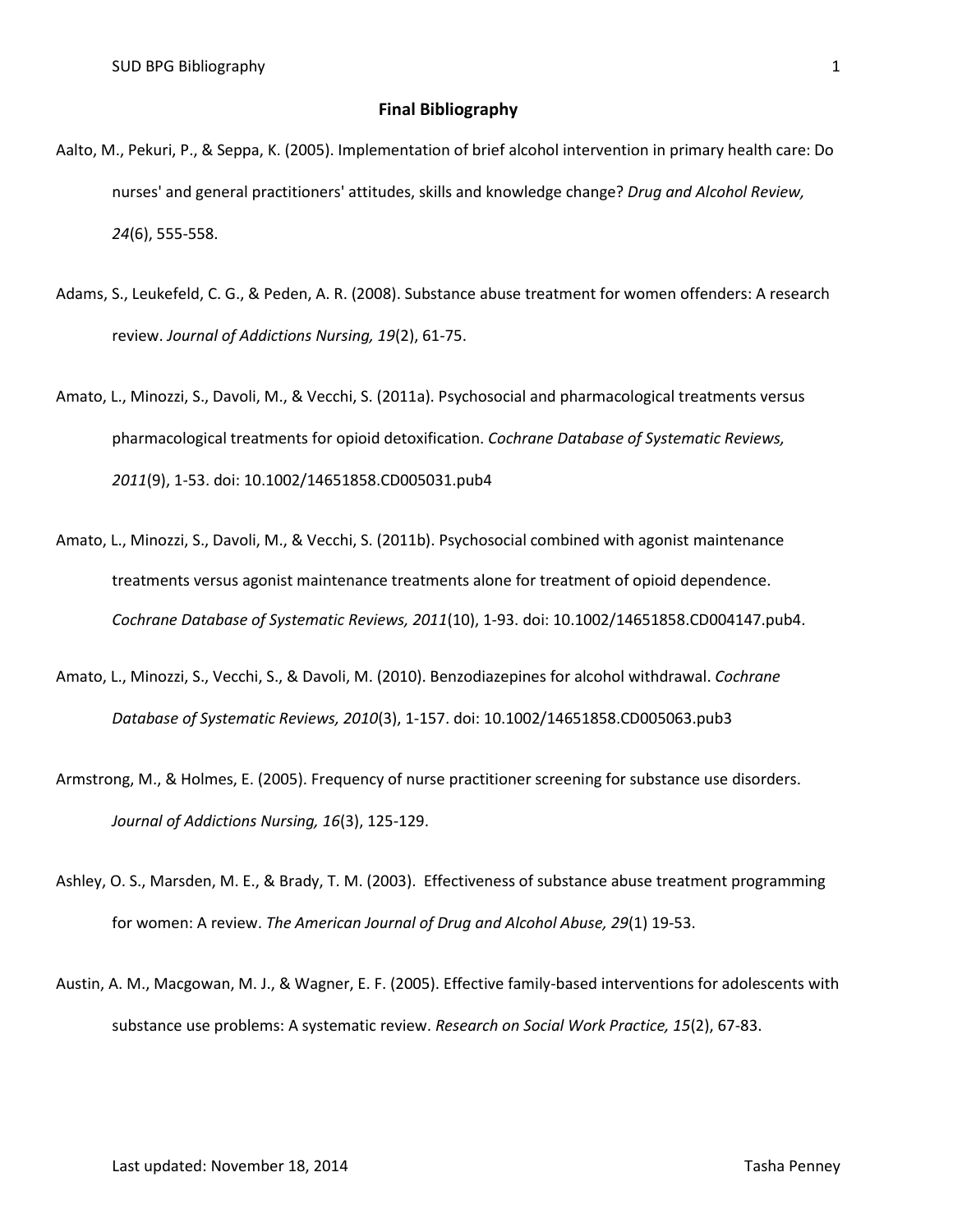- Babor, T. F., Higgins-Biddle, J. C., Dauser, D., Burleson, J. A., Zarkin, G. A., & Bray, J. (2006). Brief interventions for at-risk drinking: Patient outcomes and cost-effectiveness in managed care organizations. *Alcohol and Alcoholism, 41*(6), 624-631.
- Babor, T. E., Higgins-Biddle, J. C., Dauser, D., Higgins, P., & Burleson, J. A. (2005). Alcohol screening and brief intervention in primary care settings: Implementation models and predictors. *Journal of Studies on Alcohol, 66*(3), 361-368.
- Baez, A. (2005). Development of an objective structured clinical examination (OSCE) for practicing substance abuse intervention competencies: an application in social work education. *Journal of Social Work Practice in the Addictions, 5*(3), 3-20.
- Bager, P., & Vilstrup, H. (2010). Post-discharge brief intervention increases the frequency of alcohol abstinence a randomized trial. *Journal of Addictions Nursing, 21*(1), 37-41.
- Baldwin, S. A., Christian, S., Berkeljon, A., & Shadish, W. R. (2012). The Effects of Family Therapies for Adolescent Delinquency and Substance Abuse: A Meta-Analysis. *Journal of Marital and Family Therapy, 38*(1), 281- 304.
- Bartu, A., Sharp, J., Ludlow, J., & Doherty, D. A. (2006). Postnatal home visiting for illicit drug-using mothers and their infants: a randomised controlled trial. *The Australian & New Zealand Journal of Obstetrics & Gynaecology, 46*(5), 419-426.
- Becker, S. J., & Curry, J. F. (2008). Outpatient interventions for adolescent substance abuse: A quality of evidence review. *Journal of Consulting and Clinical Psychology, 76*(4), 531-543.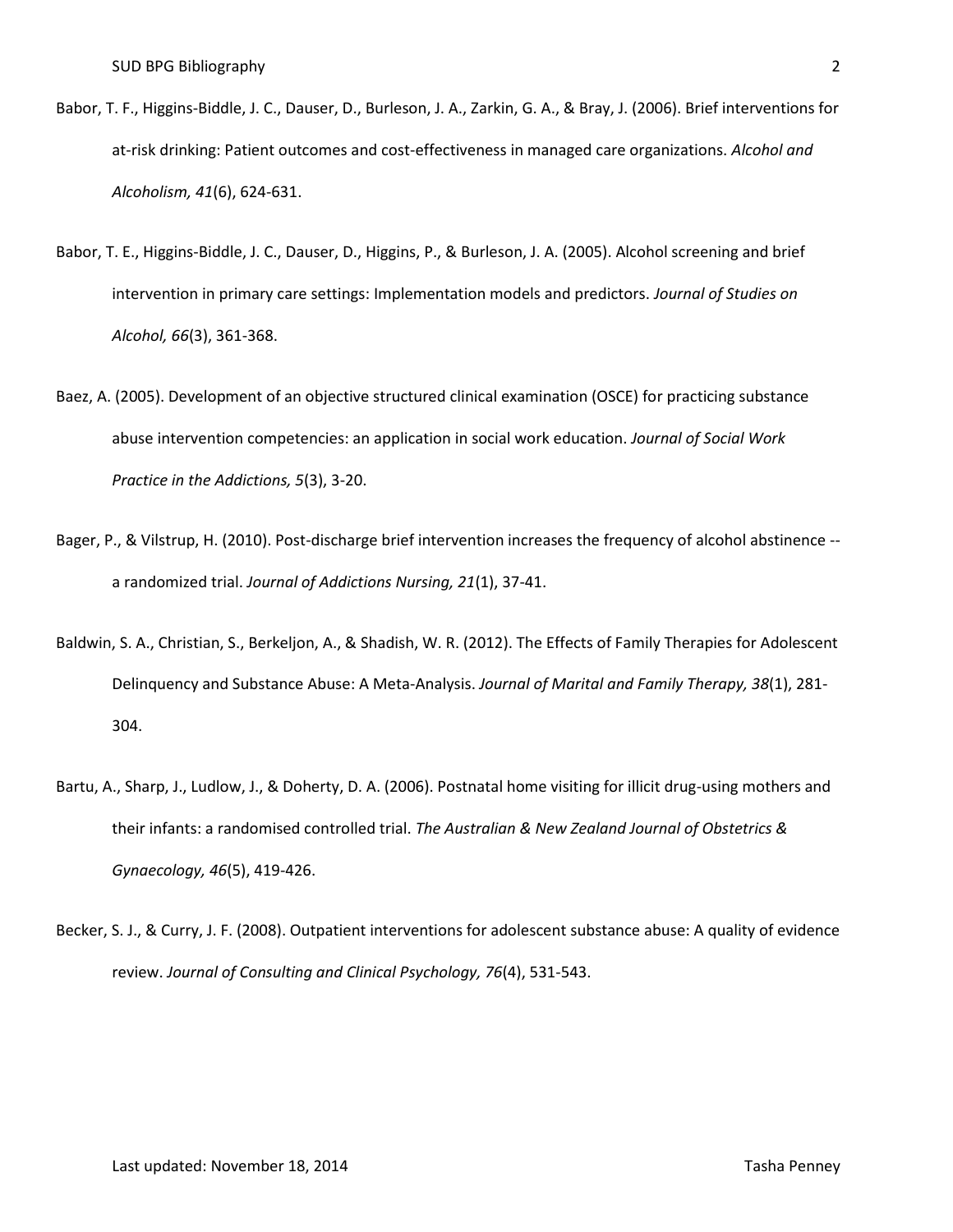- Bendtsen, P., Holmqvist, M., & Johansson, K. (2007). Implementation of computerized alcohol screening and advice in an emergency department--a nursing staff perspective. *Accident & Emergency Nursing, 15*(1), 3-9.
- Bernard, M., Bolognini, M., Plancherel, B., Chinet, L., Laget, J., Stephan, P. et al. (2005). French validity of two substance-use screening tests among adolescents: a comparison of the CRAFFT and DEP-ADO. *Journal of Substance Use, 10*(6), 385-395.
- Berner, M. M., Kriston, L., Bentele, M., & Harter, M. (2007). The alcohol use disorders identification test for detecting at-risk drinking: A systematic review and meta-analysis. *Journal of Studies on Alcohol and Drugs, 68*(3), 461-473.
- Bernhardt, J., Usdan, S., & Burnett, A. (2005). Using handheld computers for daily alcohol assessment: results from a pilot study. *Journal of Substance Use, 10*(6), 347-353.
- Bernstein, E., Bernstein, J., Feldman, J., Fernandez, W., Hagan, M., Mitchell, P. et al. (2007). An evidence based alcohol screening, brief intervention and referral to treatment (SBIRT) curriculum for emergency department (ED) providers improves skills and utilization. *Substance Abuse, 28*(4), 79-92.
- Bernstein, E., Topp, D., Shaw, E., Girard, C., Pressman, K., Woolcock, E., & Bernstein, J. (2009). A preliminary report of knowledge translation: Lessons from taking screening and brief intervention techniques from the research setting into regional systems of care. *Academic Emergency Medicine, 16*(11), 1225-1233.
- Bogenschutz, M. P., Geppert, C. M. A., & George, J. (2006). The role of twelve-step approaches in dual diagnosis treatment and recovery. *The American Journal on Addictions / American Academy of Psychiatrists in Alcoholism and Addictions, 15*(1), 50-60.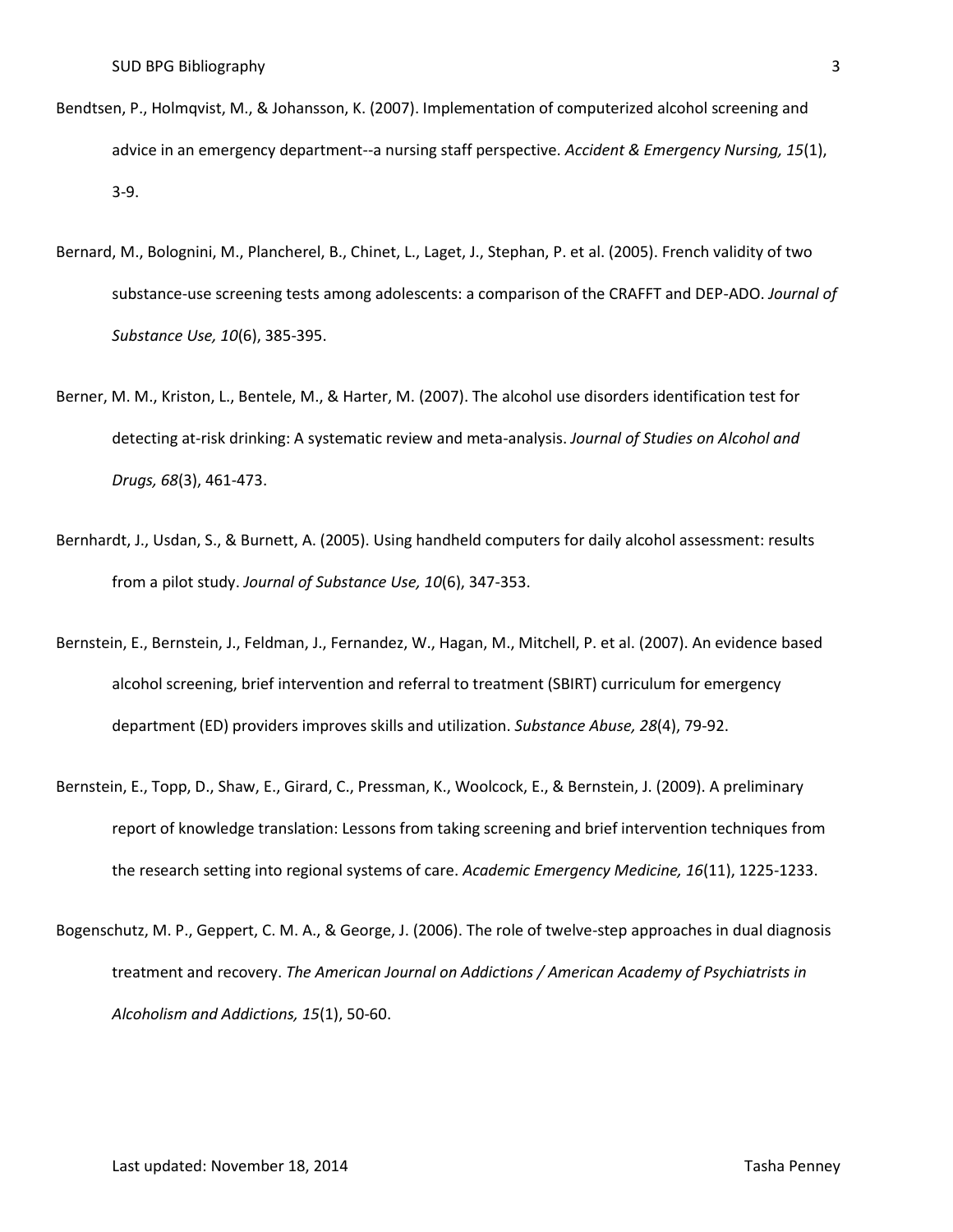- Bosch-Capblanch, X., Abba, K., Prictor, M., & Garner, P. (2007). Contracts between patients and healthcare practitioners for improving patients' adherence to treatment, prevention and health promotion activities. *Cochrane Database of Systematic Reviews, 2007*(2), 1-72. doi: 10.1002/14651858.CD004808.pub3
- Brener, L., Von Hippel, W., & Kippax, S. (2007). Prejudice among health care workers toward injecting drug users with hepatitis C: does greater contact lead to less prejudice? *International Journal of Drug Policy, 18*(5), 381-387.
- Brener, L., Von Hippel, W., Kippax, S., & Preacher, K. J. (2010). The role of physician and nurse attitudes in the health care of injecting drug users. *Substance Use & Misuse, 45*(7-8), 1007-1018.
- Brimacombe, M., Nayeem, A., Adubato, S., Dejoseph, M., & Zimmerman-Bier, B. (2008). Fetal alcohol syndrome related knowledge assessment and comparison in New Jersey health professional groups. *Canadian Journal of Clinical Pharmacology, 15*(1), e57-e65.
- Brody GH, C. Y. K. S. Y. (2012). Family-centered program deters substance use, conduct problems, and depressive symptoms in black adolescents. *Pediatrics, 129*(1), 108-115.
- Broyles, L. M., Gordon, A. J., Rodriguez, K. L., Hanusa, B. H., Kengor, C., & Kraemer, K. L. (2013). Evaluation of a pilot training program in alcohol screening, brief intervention, and referral to treatment for nurses in inpatient settings. *Journal of Addictions Nursing, 24*(1), 8-19.
- Brunette, M. F., Muesner, K. T., & Drake, R. E. (2004). A review of research on residential programs for people with severe mental illness and co-occurring substance use disorders. *Drug and Alcohol Review, 23*, 471- 481.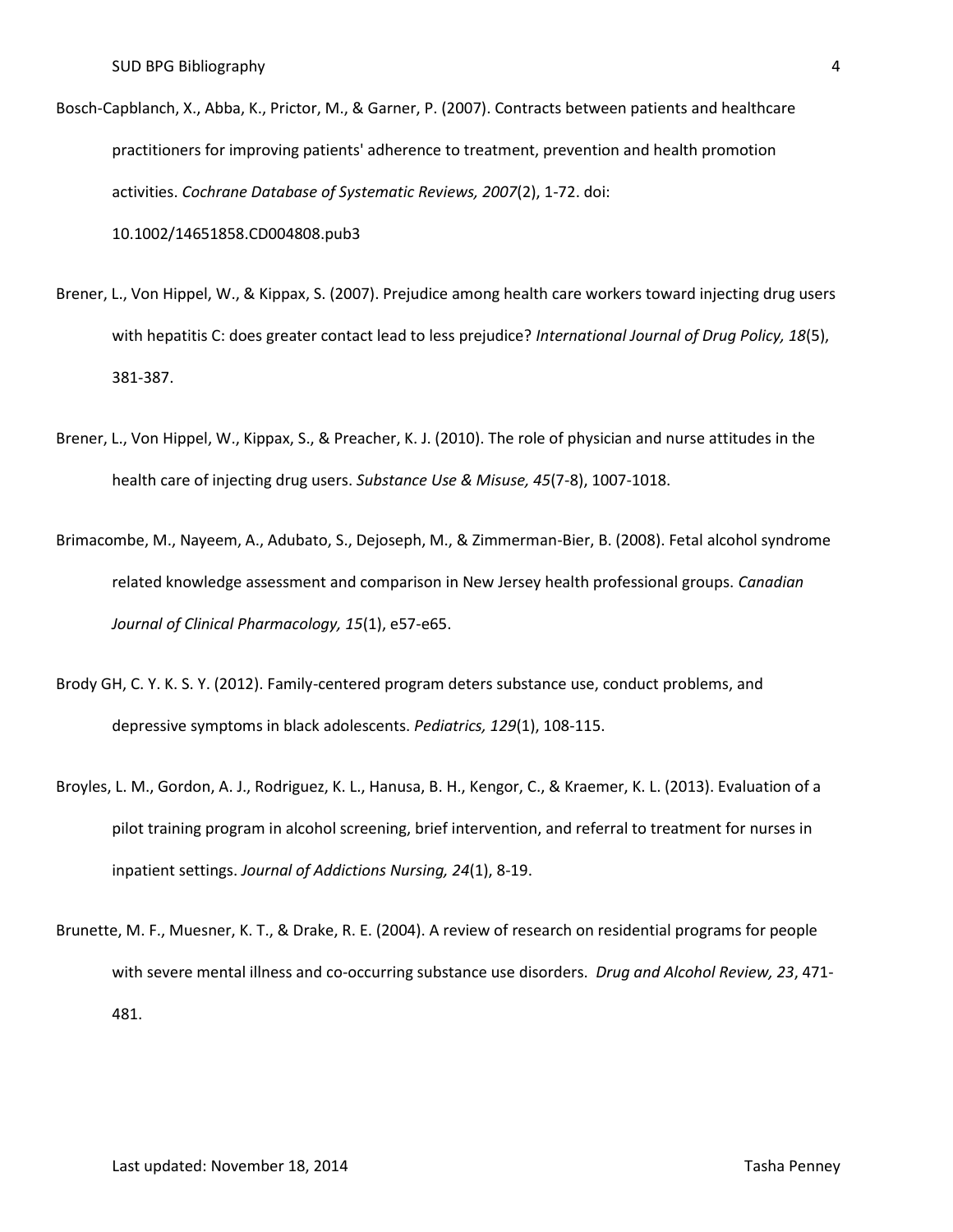- Burns, E., Gray, R., & Smith, L.A. (2010). Brief screening questionnaires to identify problem drinking during pregnancy: A systematic review. *Addiction, 105*, 601-614.
- Calabria, B., Shakeshaft, A. P., & Havard, A. (2011). A systematic and methodological review of interventions for young people experiencing alcohol-related harm. *Addiction, 106*(8), 1406-1418.
- Caley, L. M., Riemer, S., & Weinstein, H. S. (2010). Results of a nurse-led workshop designed to prevent fetal alcohol spectrum disorder. *Public Health Nursing, 27*(3), 232-239.
- Cameron, I. M., Matheson, C. I., Bond, C. M., van Teijlingen, E. R., Wardell, F. A., Cronkshaw, G., & Lawrie, T. (2006). A national survey of nurses working in the management of illicit drug misuse in Scotland. *International Journal of Drug Policy, 17*(5), 442-446.
- Campbell-Heider, N., Finnell, D. S., Feigenbaum, J. C., Feeley, T. H., Rejman, K. S., Austin-Ketch, T ... Schmitt, A. (2009). Survey on addictions: Toward curricular change for family nurse practitioners. *International Journal of Nursing Education Scholarship, 6*(1), 1-17. doi: 10.2202/1548-923X.1645
- Castells, X., Casas, M., Pérez-Mañá, C., Roncero, C., Vidal, X., & Capellà, D. (2010). Efficacy of psychostimulant drugs for cocaine dependence*. Cochrane Database of Systematic Reviews, 2010*(2), 1-210. doi: 10.1002/14651858.CD007380.pub3
- Chang, Y. P., & Yang, M. S. (2013). Nurses' attitudes toward clients with substance use problems. *Perspectives in Psychiatric Care, 49*(2), 94-102.
- Cho, S. H., & Whang, W. W. (2009). Acupuncture for alcohol dependence: A systematic review. *Alcoholism: Clinical and Experimental Research, 33*(8), 1305-1313.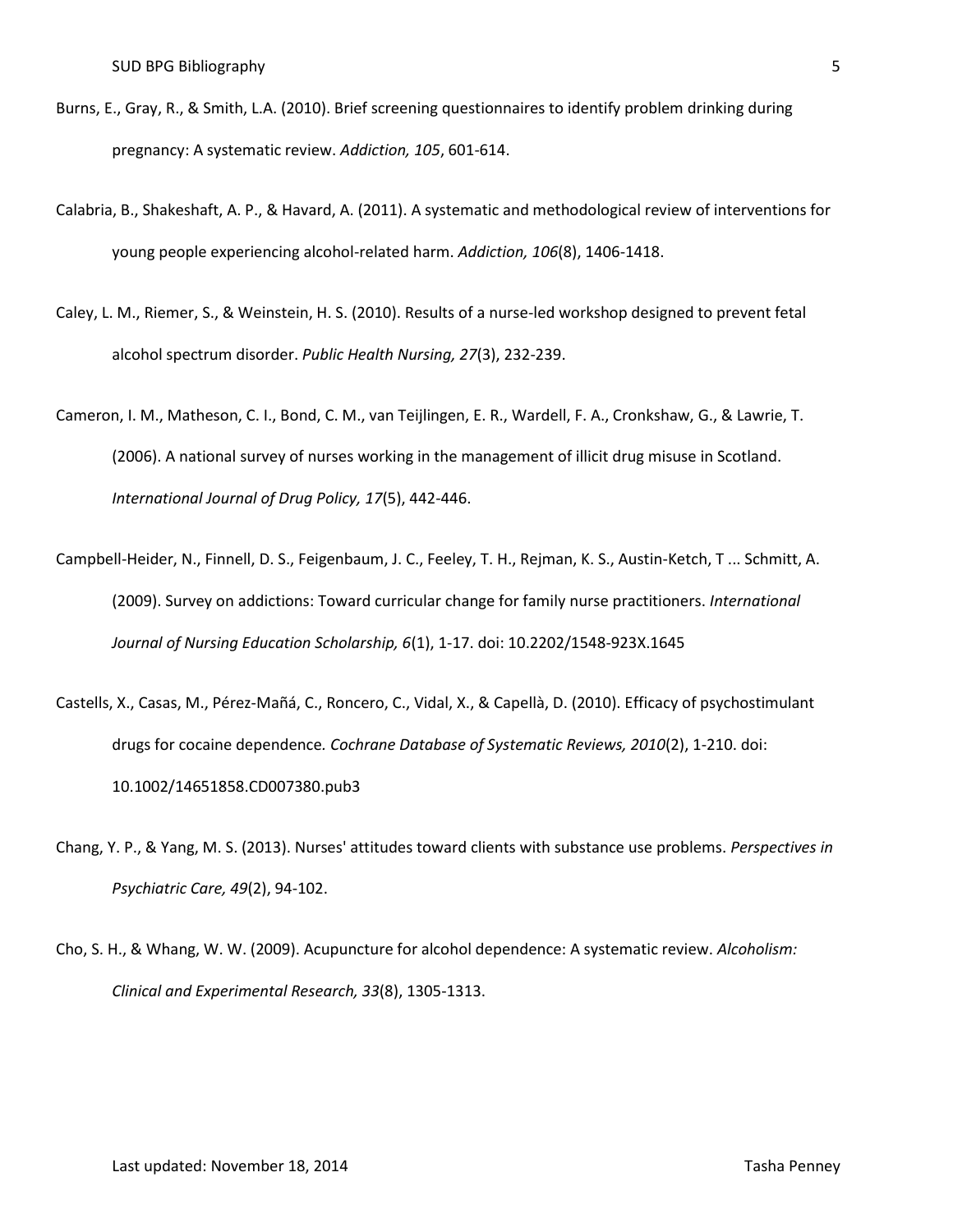- Choo, E. K., Ranney, M. L., Aggarwal, N., & Boudreaux, E. D. (2012). A systematic review of emergency department technology-based behavioral health interventions. *Academic Emergency Medicine, 19*(3), 318-328.
- Chun, T. H., Spirito, A., Rakowski, W., D'Onofrio, G., & Woolard, R. H. (2011). Beliefs and practices of pediatric emergency physicians and nurses regarding counseling alcohol-using adolescents: Can counseling practice be predicted? *Pediatric Emergency Care, 27*(9), 812-825.
- Clarke, N., Mun, E. Y., Kelly, S., White, H. R., & Lynch, K. (2013). Treatment outcomes of a combined cognitive behavior therapy and pharmacotherapy for a sample of women with and without substance abuse histories on an acute psychiatric unit: Do therapeutic alliance and motivation matter? *The American Journal on Addictions, 22*(6), 566-573.
- Hunt, G. E., Siegfried, N., Morley, K., Sitharthan, T., & Cleary, M. (2013). Psychosocial interventions for people with both severe mental illness and substance misuse. *Cochrane Database of Systematic Reviews, 2013*(10) 1-258. doi: 10.1002/14651858.CD001088.pub3
- Cleary, M., Hunt, G. E., Matheson, S. Seigfried, N., & Walter, G. (2008). Psychosocial treatment programs for people with both severe mental illness and substance misuse. *Schizophrenia Bulletin, 34*(2), 236-228.
- Cleary, M., Hunt, G. E., Matheson, S., & Walter, G. (2009). Psychosocial treatments for people with co-occurring severe mental illness and substance misuse: Systematic review. *Journal of Advanced Nursing, 65*(2), 238- 258.
- Cooper, P., Doolin, N., Hemming, I., & Rowlands, E. (2006). Participants' evaluation of a training programme in dual diagnosis. *Nursing Standard, 20*(25), 48-56.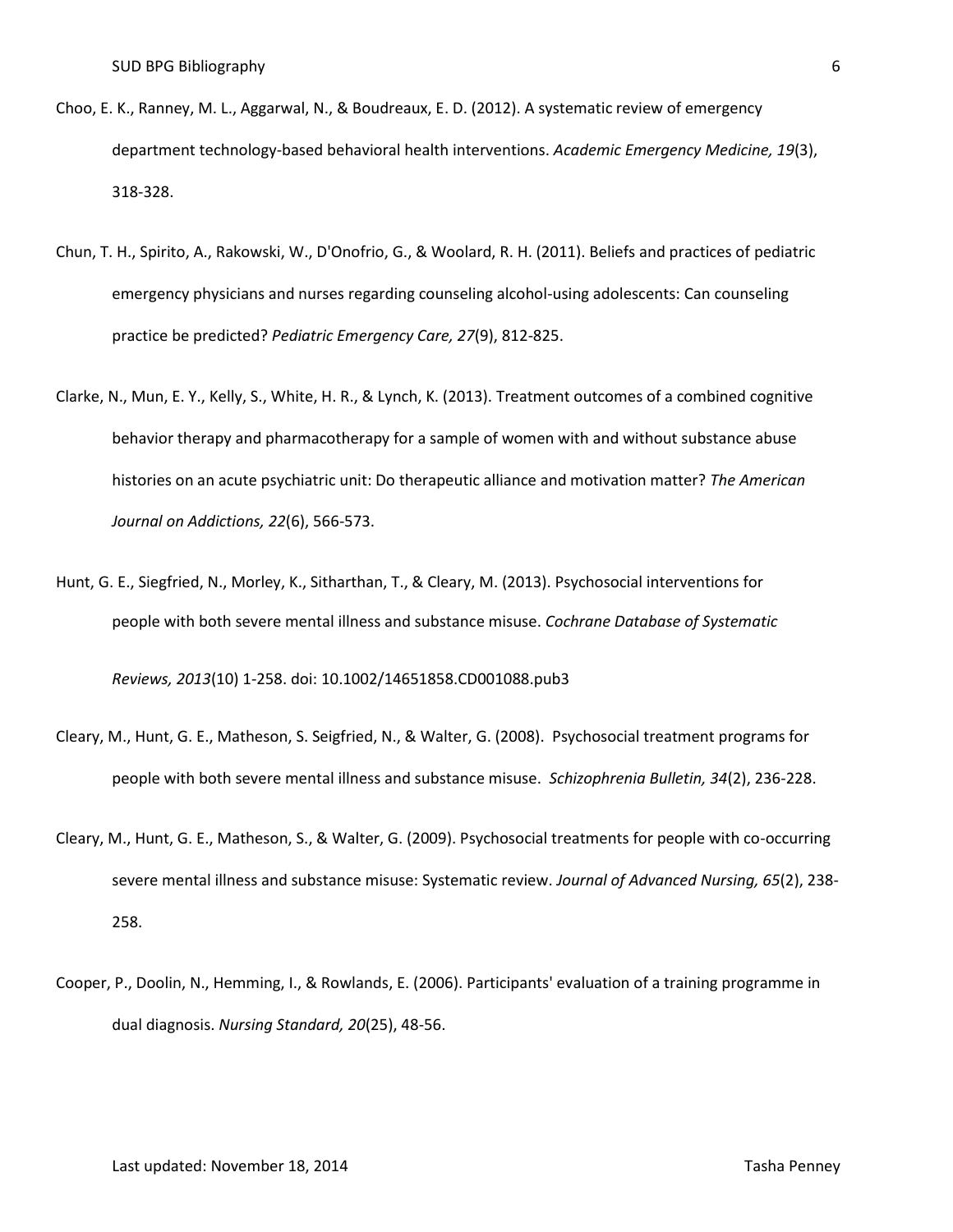- Corrigan, J. D., Bogner, J., Hungerford, D. W., & Schomer, K. (2010). Screening and brief intervention for substance misuse among patients with traumatic brain injury. *Journal of Trauma - Injury, Infection and Critical Care, 69*(3), 722-726.
- Cund, A. (2013). Alcohol education revisited: Exploring how much time we devote to alcohol education in the nursing curriculum. *Nurse Education in Practice, 13*(1), 35-39.
- D'Alberto, A. (2004). Auricular acupuncture in the treatment of cocaine/crack abuse: A review of the efficacy, the use of the National Acupuncture Detoxification Association Protocol, and the Selection of Sham Points. *The Journal of Alternative and Complementary Medicine, 10*(1), 985-1000.
- Daly, M., Kermode, S., & Reilly, D. (2009). Evaluation of clinical practice improvement programs for nurses for the management of alcohol withdrawal in hospitals. *Contemporary Nurse: A Journal for the Australian Nursing Profession, 31*(2), 98-107.
- Davis, P. M., & Carr, T. L. (2008). Needs assessment and current practice of alcohol risk assessment of pregnant women and women of childbearing age by primary health care professionals. *Canadian Journal of Clinical Pharmacology, 15*(2), e214-e222.
- Day, E., Bentham, P., Callaghan, R., Kuruvilla, T., & George, S. (2013). Thiamine for prevention and treatment of Wernicke-Korsakoff Syndrome in people who abuse alcohol. *Cochrane Database of Systematic Reviews, 2013*(7), 1-20. doi: 10.1002/14651858.CD004033.pub3
- Day, E., Best, D., Ison, J., Keaney, F., Strang, J., & Buntwal, N. (2006). Do psychiatrists make a difference? Impact of levels of medical input to the range of treatment provided in in-patient drug detoxification services. *Drugs: Education, Prevention & Policy, 13*(6), 577-585.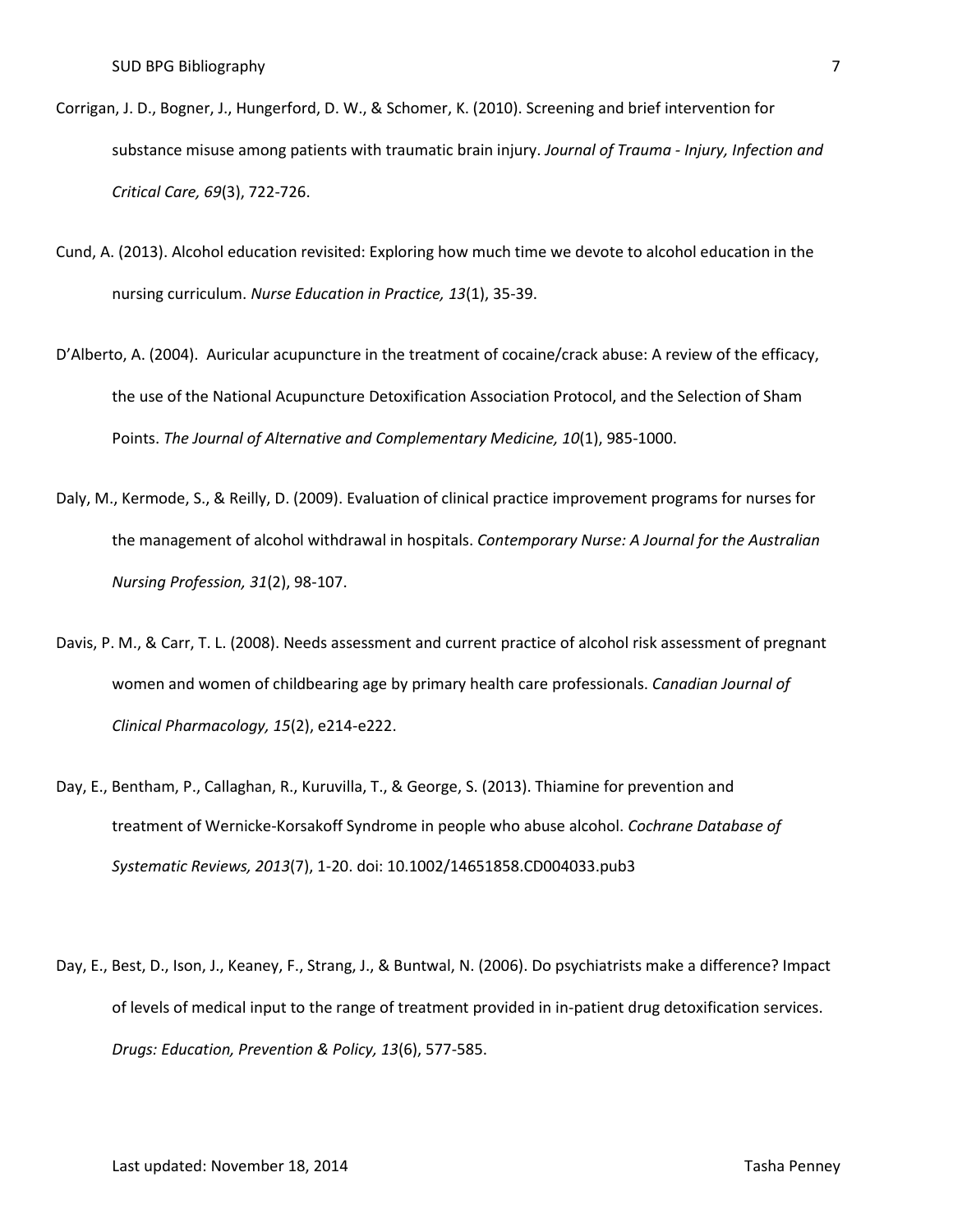- Day, E., Gaston, R. L., Furlong, E., Murali, V., & Copello, A. (2005). United Kingdom substance misuse treatment workers' attitudes toward 12-step self-help groups. *Journal of Substance Abuse Treatment, 29*(4), 321- 327.
- Day, E., Ison, J., & Strang, J. (2005). Inpatient versus other settings for detoxification for opioid dependence. *Cochrane Database of Systematic Reviews, 2005*(2), 1-17. doi: 10.1002/14651858.CD004580.pub2
- De Sousa, A., & De Sousa, A. (2008). An open randomized trial comparing disulfiram and naltrexone in adolescents with alcohol dependence. *Journal of Substance Use, 13*(6), 382-388.
- Deas, D., Roberts, J. S., & Grindlinger, D. (2005). The utility of DSM-IV criteria in diagnosing substance abuse/dependence in adolescents. *Journal of Substance Use, 10*(1), 10-21.
- Denis, C., Fatseas, M., Lavie, E., & Auriacombe, M. (2006). Pharmacological interventions for benzodiazepine mono-dependence management in outpatient settings. *Cochrane Database of Systematic Reviews,*  2006(3), 1-25. doi: 10.1002/14651858.CD005194.pub2
- Denis, C., Lavie, E., Fatseas, M., & Auriacombe, M. (2006). Psychotherapeutic interventions for cannabis abuse and/or dependence in outpatient settings. *Cochrane Database of Systematic Reviews 2006*(3), 1-23. doi: 10.1002/14651858.CD005336.pub2
- Dent, A. W., Weiland, T. J., Phillips, G. A., & Lee, N. K. (2008). Opportunistic screening and clinician-delivered brief intervention for high-risk alcohol use among emergency department attendees: A randomized controlled trial. *Emergency medicine Australasia: EMA, 20*(2), 121-128.
- Dhalla, S., Zumbo, B. D., & Poole, G. (2011). A review of the psychometric properties of the CRAFFT instrument: 1999-2010. *Current Drug Abuse Reviews, 4*(1), 57-64.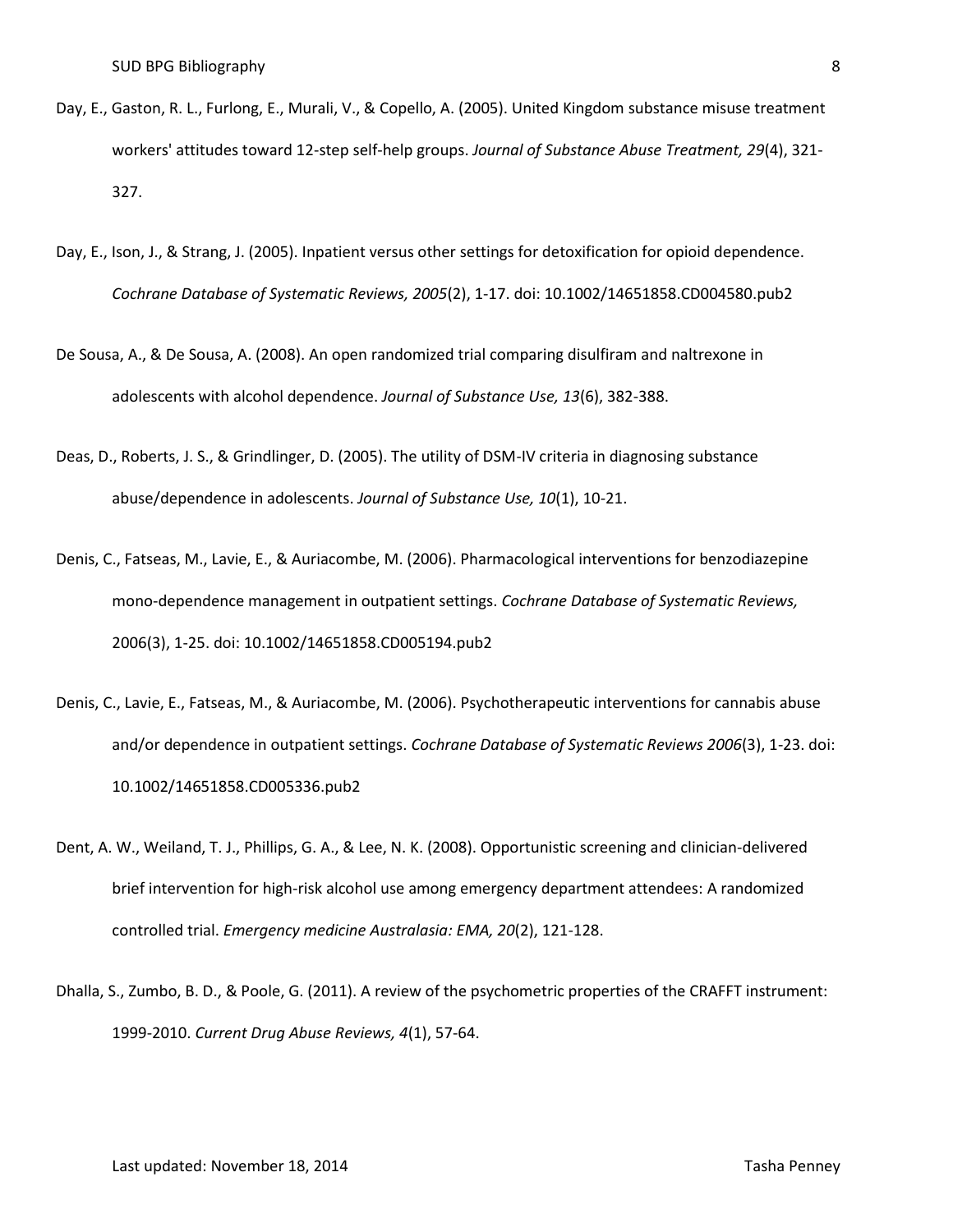- Turnbull, C., & Osborn, D. A. (2012). Home visits during pregnancy and after birth for women with an alcohol or drug problem. *Cochrane Database of Systematic Reviews, 2012*(1), 1-170. doi: 10.1002/14651858.CD004456.pub3
- Donald, M., Dower, J., & Kavanagh, D. (2005). Integrated versus non-integrated management and care for clients with co-occurring mental health and substance use disorders: A qualitative systematic review of randomised controlled trials. *Social Science & Medicine, 60*(6), 1371-1383.
- Drake, R. E., Mercer-McFadden, C., Mueser, K. T., McHugo, G. J., & Bond, G. R. (1998). Review of integrated mental health and substance abuse treatment for patients with dual disorders. *Schizophrenia Bulletin, 24*(4), 589-608.
- Drake, R. E., Mueser, K. T., Brunette, M. F., & McHugo, G. J. (2004). A review of treatments for people with severe mental illnesses and co-occurring substance use disorders. *Psychiatric Rehabilitation Journal, 27*(4), 360-374.
- Drake, R. E., O'Neal, E. L., & Wallach, M. A. (2008). A systematic review of psychosocial research on psychosocial interventions for people with co-occurring severe mental and substance use disorders. *Journal of Substance Abuse Treatment, 34*(1), 123-138.
- Dunn C., Deroo L., & Rivara F.P. (2001). The use of brief interventions adapted from motivational interviewing across behavioral domains: A systematic review. *Addiction, 96*, 1725-1742.
- Dutra, L., Stathopoulou, G., Basden, S. L., Leyro, T. M., Powers, M. B., & Otto, M. W. (2008). A meta-analytic review of psychosocial interventions for substance use disorders. *The American Journal of Psychiatry, 165*(2), 179-187.
- Edward, K. L., & Munro, I. (2009). Nursing considerations for dual diagnosis in mental health. *International Journal of Nursing Practice, 15*(2), 74-79.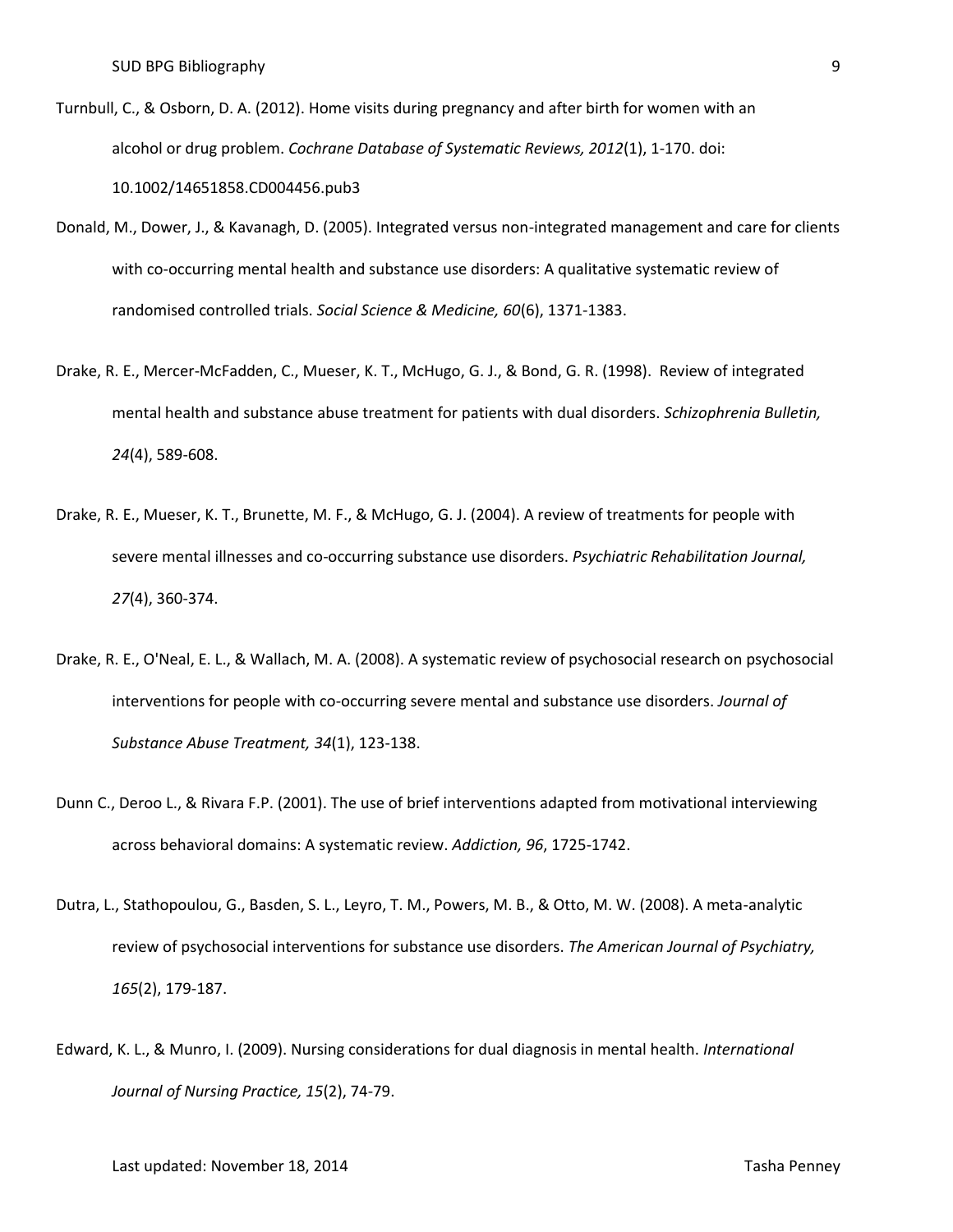- Elliott, L., Orr, L., Watson, L., & Jackson, A. (2005). Secondary prevention interventions for young drug users: A systematic review of the evidence. *Adolescence, 40*(157), 1-22.
- Engle, B., & MacGowan, M. J. (2009). A critical review of adolescent substance abuse group treatments. *Journal of Evidence-Based Social Work, 6*(3), 217-243.
- Fang, L., & Schinke, S. P. (2013). Two-year outcomes of a randomized, family-based substance use prevention trial for Asian American adolescent girls. *Psychology of Addictive Behaviors, 27*(3), 788-798.
- Feldstein, S. W., & Miller, W. R. (2007). Does subtle screening for substance abuse work? A review of the Substance Abuse Subtle Screening Inventory (SASSI). *Addiction, 102*(1), 41-50.

Ferri, M., Amato, L., & Davoli, M. (2006). Alcoholics Anonymous and other 12-step programmes for alcohol dependence. *Cochrane Database of Systematic Reviews, 2006*(3), 1-26. doi: 10.1002/14651858.CD005032.pub2

Ferri, M., Davoli, M., & Perucci, A. C. (2011). Heroin maintenance for chronic heroin-dependent individuals. *Cochrane Database of Systematic Reviews, 2011*(12), 1-55. doi: 10.1002/14651858.CD003410.pub4

- Finfgeld-Connett, D., & Johnson, E. D. (2011). Therapeutic substance abuse treatment for incarcerated women. *Clinical Nursing Research, 20*(4), 462-481.
- Finfgeld-Connett, D., & Madsen, R. (2008). Web-based treatment of alcohol problems among rural women. *Journal of Psychosocial Nursing and Mental Health Services, 46*(9), 46-53.
- Fleming, M. F., Lund, M. R., Wilton, G., Landry, M., & Scheets, D. (2008). The Healthy Moms Study: The efficacy of brief alcohol intervention in postpartum women. *Alcoholism, Clinical and Experimental Research, 32*(9), 1600-1606.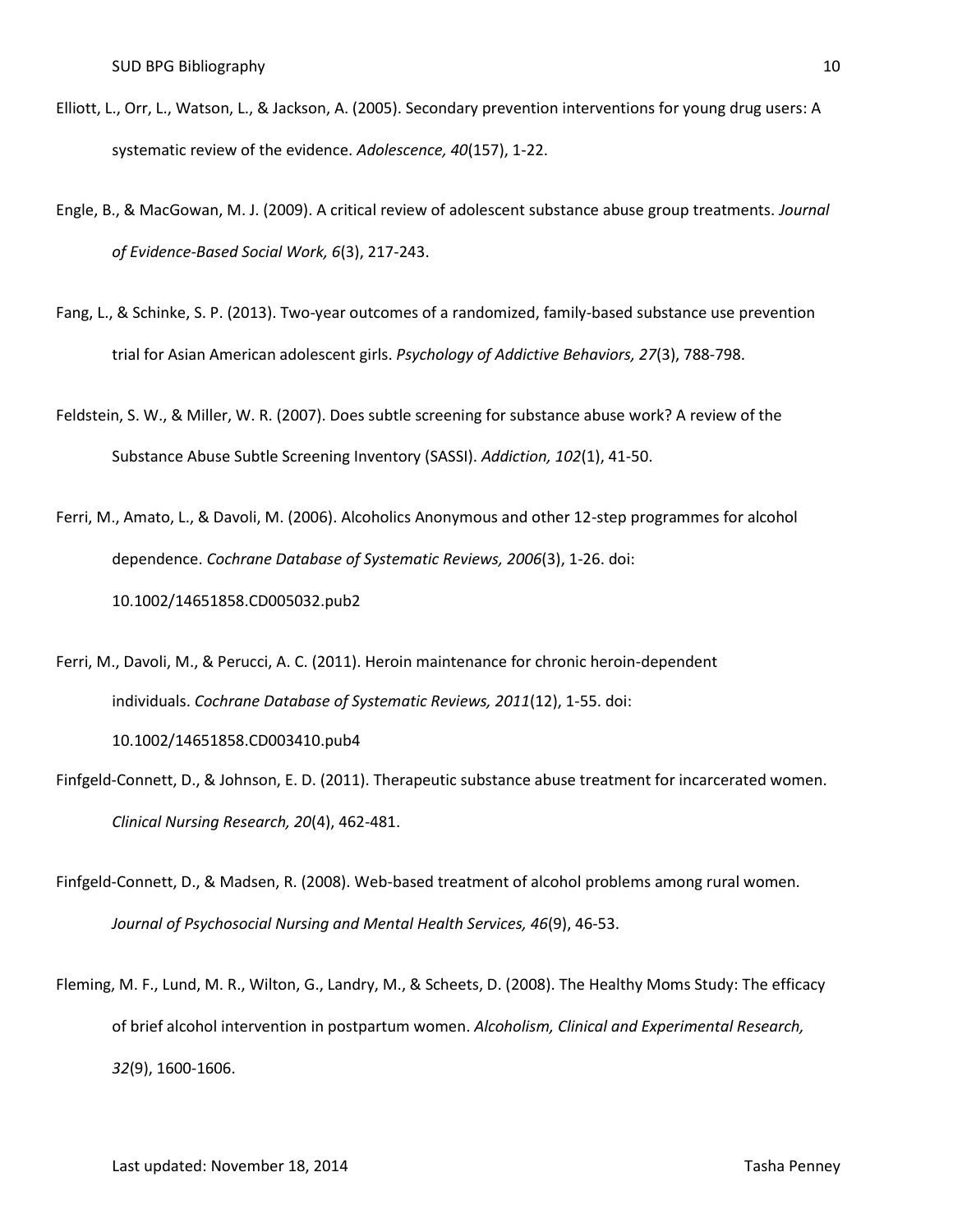- Fleming, M., Olsen, D., Stathes, H., Boteler, L., Grossberg, P., Pfeifer, J. et al. (2009). Virtual reality skills training for health care professionals in alcohol screening and brief intervention. *Journal of the American Board of Family Medicine, 22*(4), 387-398.
- Forbes, J., & Lyon, P. (2006). Working with risky consumers: Multi-professional care for substance-using pregnant women. *International Journal of Consumer Studies, 30*(3), 284-293.
- Ford, R., Bammer, G., & Becker, N. (2008). The determinants of nurses' therapeutic attitude to patients who use illicit drugs and implications for workforce development. *Journal of Clinical Nursing, 17* (18), 2452-2462.
- Ford, R., Bammer, G., & Becker, N. (2009). Improving nurses' therapeutic attitude to patients who use illicit drugs: Workplace drug and alcohol education is not enough. *International Journal of Nursing Practice, 15*(2), 112-118.
- Fries, H. P., & Rosen, M. I. (2011). The efficacy of assertive community treatment to treat substance use. *Journal of the American Psychiatric Nurses Association, 17*(1), 45-50.
- Gates, S., Smith, L. A., & Foxcroft, D. (2006). Auricular acupuncture for cocaine dependence. *Cochrane Database of Systematic Reviews, 2006*(1), 1-26. doi: 10.1002/14651858.CD005192.pub2
- Gill, J. S., & O'May, F. P. (2011). Is it my job? Alcohol brief interventions: Knowledge and attitudes among future health-care professionals in Scotland. *Alcohol and Alcoholism, 46*(4), 441-450.
- Goodall, C. A., Ayoub, A. F., Crawford, A., Smith, I., Bowman, A., Koppel, D. et al. (2008). Nurse-delivered brief interventions for hazardous drinkers with alcohol-related facial trauma: A prospective randomised controlled trial. *The British Journal of Oral & Maxillofacial Surgery, 46*(2), 96-101.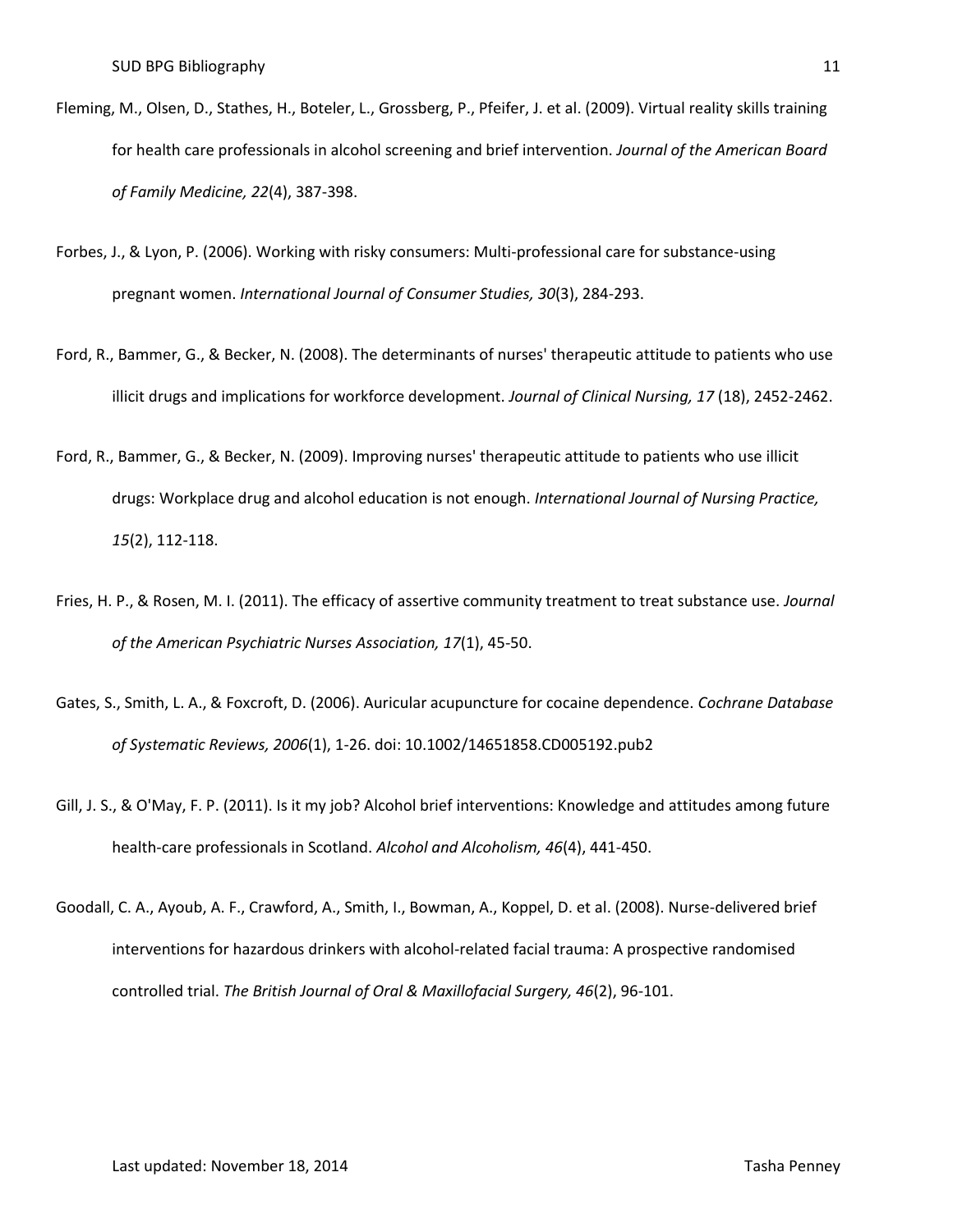- Goodyear-Smith, F., Coupe, N. M., Arroll, B., Elley, C. R., Sullivan, S., & McGill, A.-T. (2008). Case finding of lifestyle and mental health disorders in primary care: Validation of the 'CHAT' tool. *British Journal of General Practice, 58*(546), 26-31.
- Goransson, M., Magnusson, A., & Heilig, M. (2006). Identifying hazardous alcohol consumption during pregnancy: Implementing a research-based model in real life. *Acta Obstetricia et Gynecologica Scandinavica, 85*(6), 657-662.
- Gowing, L., Ali, R., & White, J. M. (2009a). Buprenorphine for the management of opioid withdrawal. *Cochrane Database of Systematic Reviews 2009*(3), 1-71. doi: 10.1002/14651858.CD002025.pub4

Gowing, L., Ali, R., & White, J. M. (2010). Opioid antagonists under heavy sedation or anaesthesia for opioid withdrawal. *Cochrane Database of Systematic Reviews, 2010*(1), 1-56. doi: 10.1002/14651858.CD002022.pub3

Gowing, L., Ali, R., & White, J. M. (2009b). Opioid antagonists with minimal sedation for opioid withdrawal. *Cochrane Database of Systematic Reviews, 2009*(4), 1-45. doi: 10.1002/14651858.CD002021.pub3

Gowing, L., Farrell, M., Ali, R., & White, J. M. (2009). Alpha<sub>2</sub>-adrenergic agonists for the management of opioid withdrawal. *Cochrane Database of Systematic Reviews, 2009*(2), 1-76. doi: 10.1002/14651858.CD002024.pub3

- Gregory, V. L. J. (2011). Cognitive-behavioral therapy for comorbid bipolar and substance use disorders: A systematic review of controlled trials. *Mental Health and Substance, 4*(4), 302-313.
- Grenard, J. L., Ames, S. L., Pentz, M. A., & Sussman, S. (2006). Motivational interviewing with adolescents and young adults for drug-related problems. *International Journal of Adolescent Medicine and Health, 18*(1), 53-67.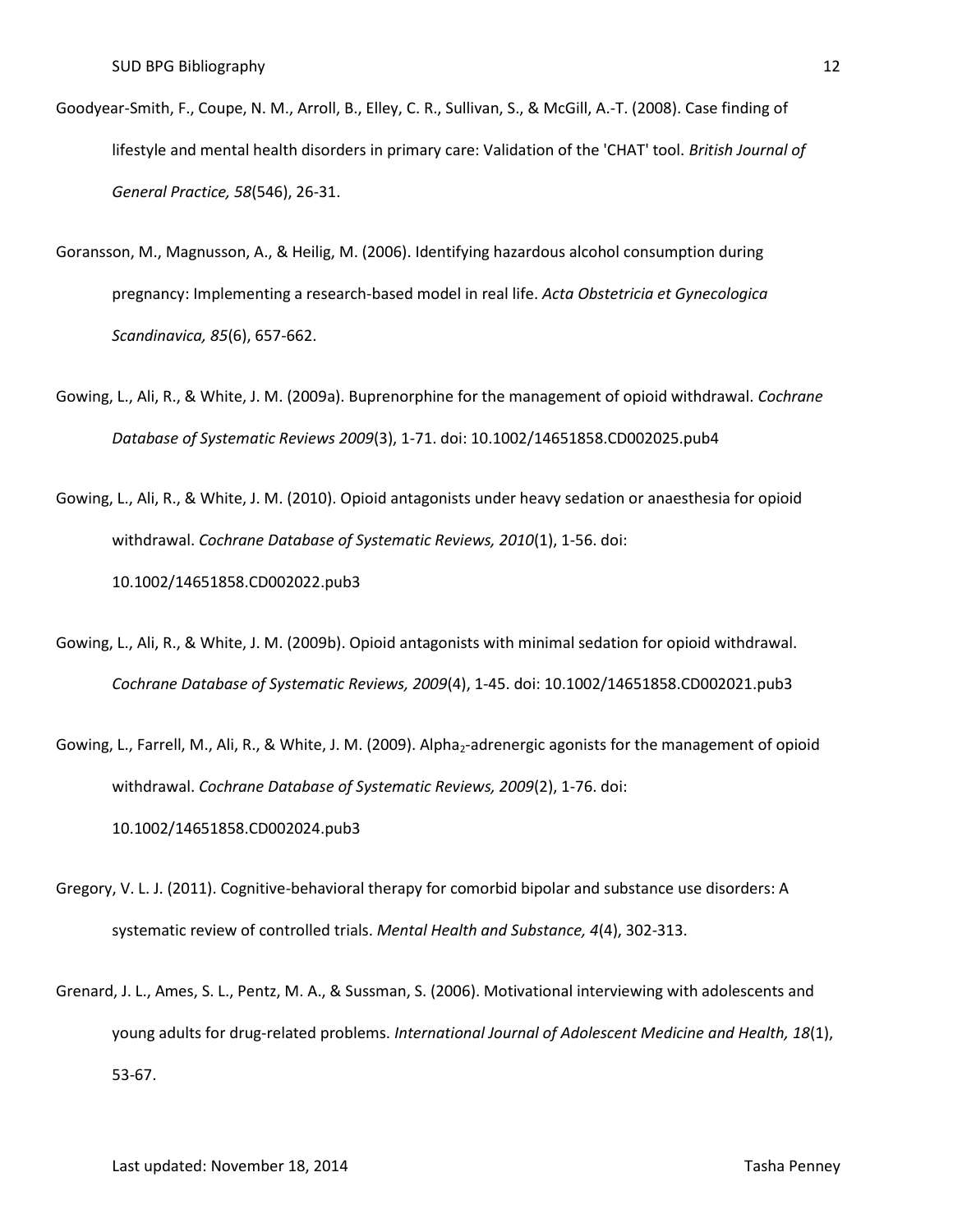- Griffiths, R. D., Stone, A., Tran, D. T., Fernandez, R. S., & Ford, K. (2007). Drink a little; take a few drugs: Do nurses have knowledge to identify and manage in-patients at risk of drugs and alcohol? *Drug and Alcohol Review, 26*(5), 545-552.
- Groh, D. R., Jason, L. A., & Keys, C. B. (2008). Social network variables in alcoholics anonymous: A literature review. *Clinical Psychology Review, 28*(3), 430-450.
- Groves, P., Pick, S., Davis, P., Cloudesley, R., Cooke, R., Forsythe, M., & Pilling, S. (2010). Routine alcohol screening and brief interventions in general hospital in-patient wards: Acceptability and barriers. *Drugs: Education, Prevention & Policy, 1*, 55-71.
- Hesse, M., Vanderplasschen, W., Rapp, R., Broekaert, E., & Fridell, M. (2007). Case management for persons with substance use disorders. *Cochrane Database of Systematic Reviews, 2007*(4), 1-65. doi: 10.1002/14651858.CD006265.pub2
- Hettema, J., Steele, J., & Miller, W. R. (2005). Motivational interviewing. *Annual Review of Clinical Psychology, 1*, 91-111.
- Hides, L., Samet, S., & Lubman, D. I. (2010). Cognitive behaviour therapy (CBT) for the treatment of co-occurring depression and substance use: Current evidence and directions for future research. *Drug and alcohol review, 29*(5), 508-517.
- Holmqvist, M., & Nilsen, P. (2010). Approaches to assessment of alcohol intake during pregnancy in Swedish maternity care--a national-based investigation into midwives' alcohol-related education, knowledge and practice. *Midwifery, 26*(4), 430-434.
- Homish, G. G., Leonard, K. E., Collins, R. L., & Quigley, B. M. (2005). Context-related drinking assessment in a community sample. *Journal of Substance Use, 10*(6), 355-361.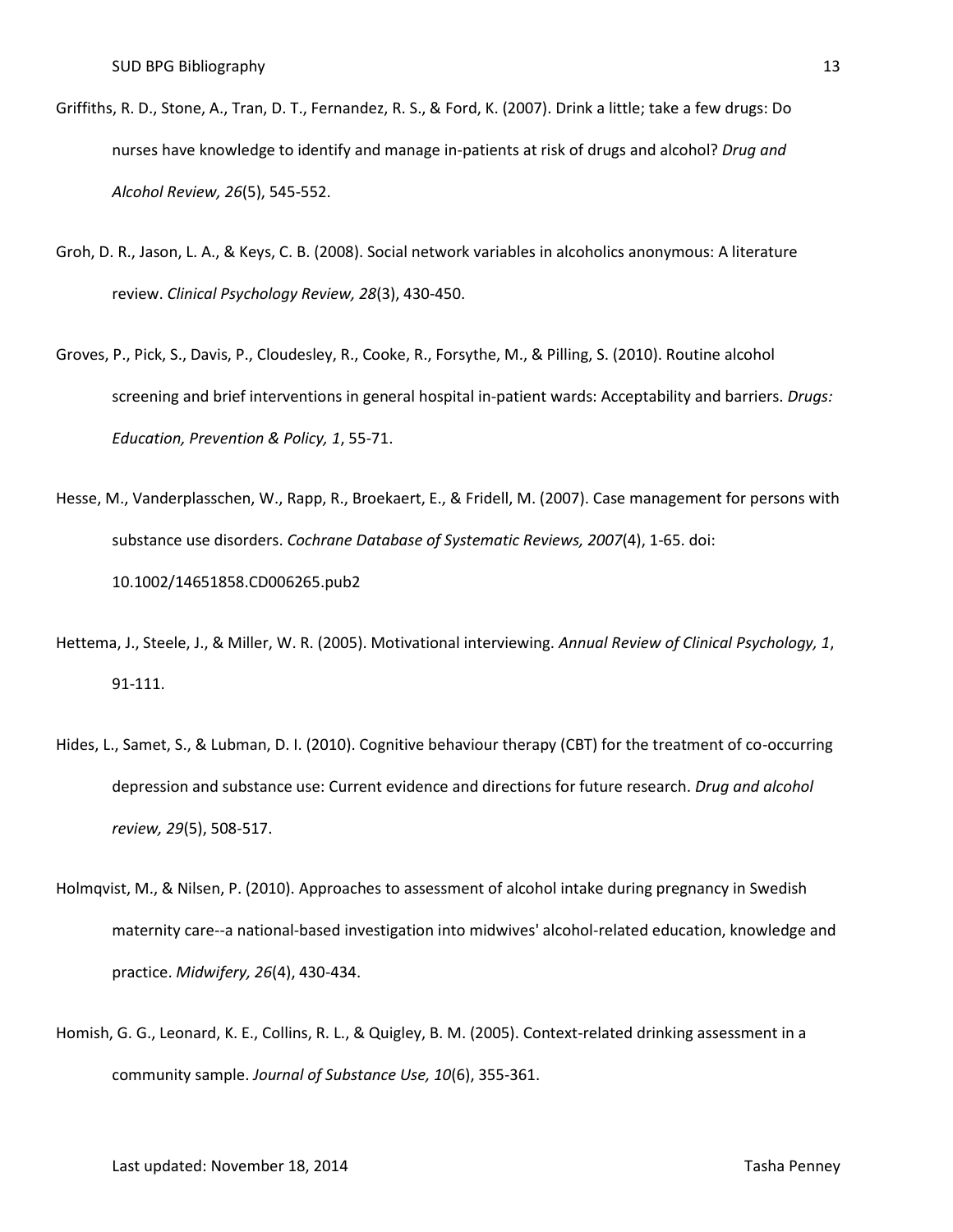- Horsfall, J., Cleary, M., Hunt, G. E., & Walter, G. (2009). Psychosocial treatments for people with co-occurring severe mental illnesses and substance use disorders (dual diagnosis): A review of empirical evidence. *Harvard Review of Psychiatry, 17(1),* 24-34.
- Howard, V., & Holmshaw, J. (2010). Inpatient staff perceptions in providing care to individuals with co-occurring mental health problems and illicit substance use. *Journal of Psychiatric and Mental Health Nursing, 17*(10), 862-872.
- Humeniuk, R. (2012). A randomized controlled trial of a brief intervention for illicit drugs linked to the Alcohol, Smoking and Substance Involvement Screening Test (ASSIST) in clients recruited from primary healthcare settings in four countries. *Addiction, 107*(5), 957.
- Hyde J., Hankins M., Deale A., Marteau T.M. (2008). Interventions to increase self-efficacy in the context of addiction behaviours: A systematic literature review. *Journal of Health Psychology, 13*(5), 607-23.
- Jensen, C. D., Cushing, C. C., Aylward, B. S., Craig, J. T., Sorell, D. M., & Steele, R. G. (2011). Effectiveness of motivational interviewing interventions for adolescent substance use behavior change: A meta-analytic review. *Journal of Consulting and Clinical Psychology, 79*(4), 433-440.
- Johansson, K., Akerlind, I., & Bendtsen, P. (2005). Under what circumstances are nurses willing to engage in brief alcohol interventions? A qualitative study from primary care in Sweden. *Addictive Behaviors, 30*(5), 1049-1053.
- Jones, L.A. (2011). Systematic review of alcohol screening tools for use in the emergency department*. Emergency Medicine Journal, 28*, 182-191.
- Jordan, J. B. (2006). Acupuncture treatment for opiate addiction: A systematic review. *Journal of Substance Abuse Treatment, 30*(4), 309-314.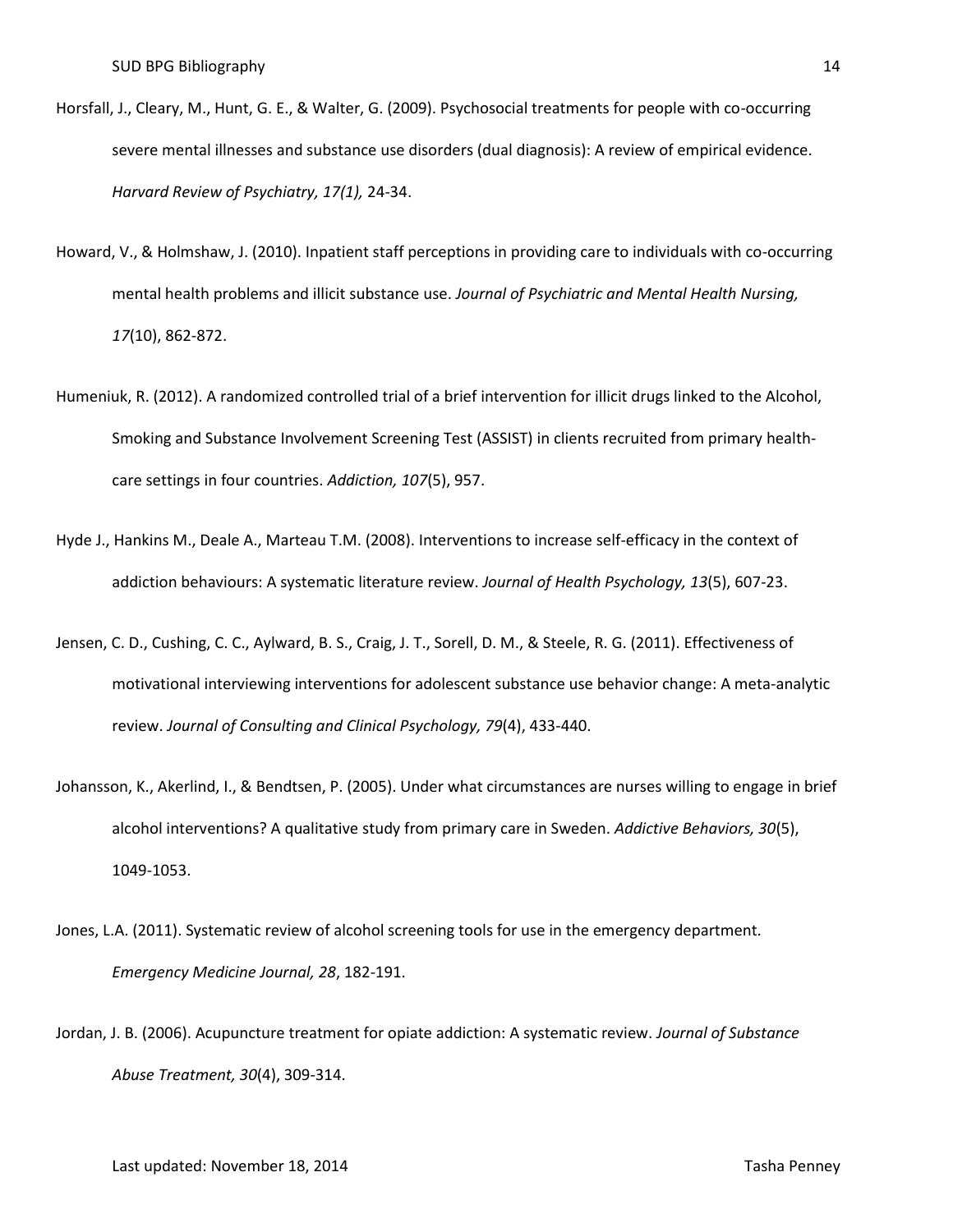- Kaner, E. F. S., Brown, N., & Jackson, K. (2011). A systematic review of the impact of brief interventions on substance use and co-morbid physical and mental health conditions. *Mental Health and Substance Use: Dual Diagnosis, 4*(1), 38-61.
- Karlsson, A., Johansson, K., Nordqvist, C., & Bendtsen, P. (2005). Feasibility of a computerized alcohol screening and personalized written advice in the ED: Opportunities and obstacles. *Accident and Emergency Nursing, 13*(1), 44-53.
- Kaur, S., & Bastian, L. A. (2005). Screening for substance abuse in primary care among women veterans. *Journal of Clinical Outcomes Management, 12*(7), 359-366.
- Kelleher, S., & Cotter, P. (2009). A descriptive study on emergency department doctors' and nurses' knowledge and attitudes concerning substance use and substance users. *International Emergency Nursing, 17*(1), 3- 14.
- Kelly, J. F., & Myers, M. G. (2007). Adolescents' participation in alcoholics anonymous and narcotics anonymous: Review, implications and future directions. *Journal of Psychoactive Drugs, 39*(3), 259-269.
- Kelly, T. M., Daley, D. C., & Douaihy, A. B. (2012). Treatment of substance abusing patients with comorbid psychiatric disorders. *Addictive behaviors, 37*(1), 11-24.
- Kennedy, A. J., Mellor, D., McCabe, M. P., Ricciardelli, L. A., Brumby, S. A., Head, A., Mercer-Grant, C. (2013). Training and experience of nurses in responding to alcohol misuse in rural communities. *Public Health Nursing, 30*(4), 332-342.
- Kertesz, S. G., Crouch, K., Milby, J. B., Cusimano, R. E., & Schumacher, J. E. (2009). Housing first for homeless persons with active addiction: Are we overreaching? *The Milbank Quarterly, 87*(2), 495-534.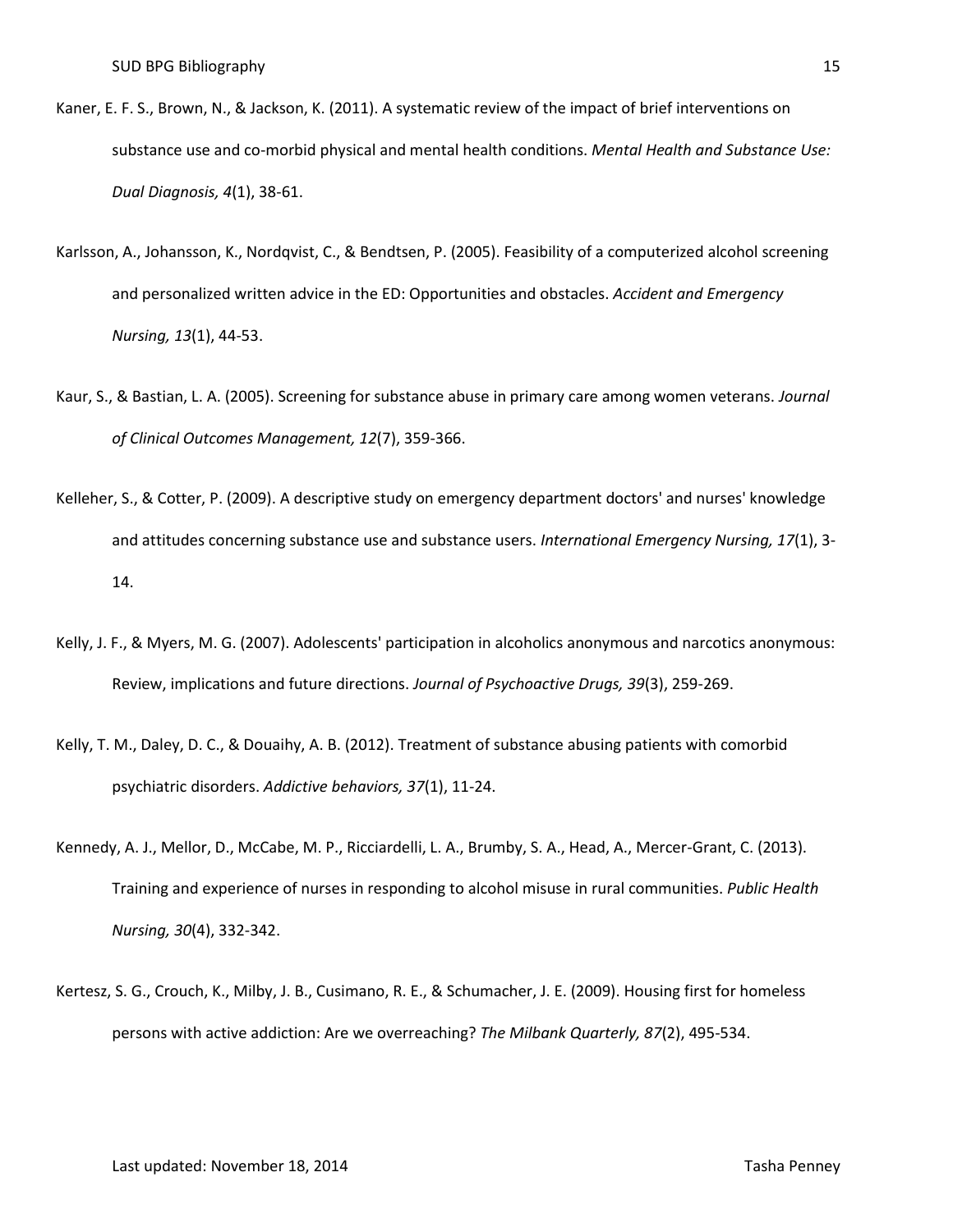- Knapp, W. P., Soares, B., Farrell, M., & Silva de Lima, M. (2007). Psychosocial interventions for cocaine and psychostimulant amphetamines related disorders. *Cochrane Database of Systematic Reviews, 2007*(3), 1-95. doi: 10.1002/14651858.CD003023.pub2
- Kunins, H. V., Sohler, N. L., Roose, R. J., & Cunningham, C. O. (2009). HIV provider endorsement of primary care buprenorphine treatment: A vignette study. *Family Medicine, 41*(10), 722-728.
- Lanier, D., & Ko, S. (2008). Screening in primary care settings for illicit drug use: Assessment of screening instruments – A supplemental evidence update for the U.S. preventative services task force. *Evidence Synthesis 58*(2). AHRQ Publication No. 08-05108-EF-2. Rockville, Maryland: Agency for Healthcare Research and Quality.
- Leone, M. A., Vigna-Taglianti, F., Avanzi, G., Brambilla, R., & Faggiano, F. (2010). Gamma-hydroxybutyrate (GHB) for treatment of alcohol withdrawal and prevention of relapses. *Cochrane Database of Systematic Reviews, 2010*(2), 1-120. doi: 10.1002/14651858.CD006266.pub2
- Li, Q., Babor, T. F., Hao, W., & Chen, X. (2011). The Chinese translations of Alcohol Use Disorders Identification Test (AUDIT) in China: A systematic review. *Alcohol and Alcoholism, 46*(4), 416-423.
- Livingstone, J. D., Milne, T., Fang, M. L., & Amari, E. (2012). The effectiveness of interventions for reducing stigma related to substance use disorders: A systematic review. *Addiction, 107*(1), 39-50.
- Lobmaier, P., Kornor, H., Kunoe, N., & Bjorndal, A. (2008). Sustained-release naltrexone for opioid dependence. *Cochrane Database of Systematic Reviews, 2008*(2), 1-51. doi: 10.1002/14651858.CD006140.pub2
- Lock, C. A., Kaner, E., Heather, N., Doughty, J., Crawshaw, A., McNamee, P. et al. (2006). Effectiveness of nurseled brief alcohol intervention: A cluster randomized controlled trial. *Journal of Advanced Nursing, 54*(4), 426-439.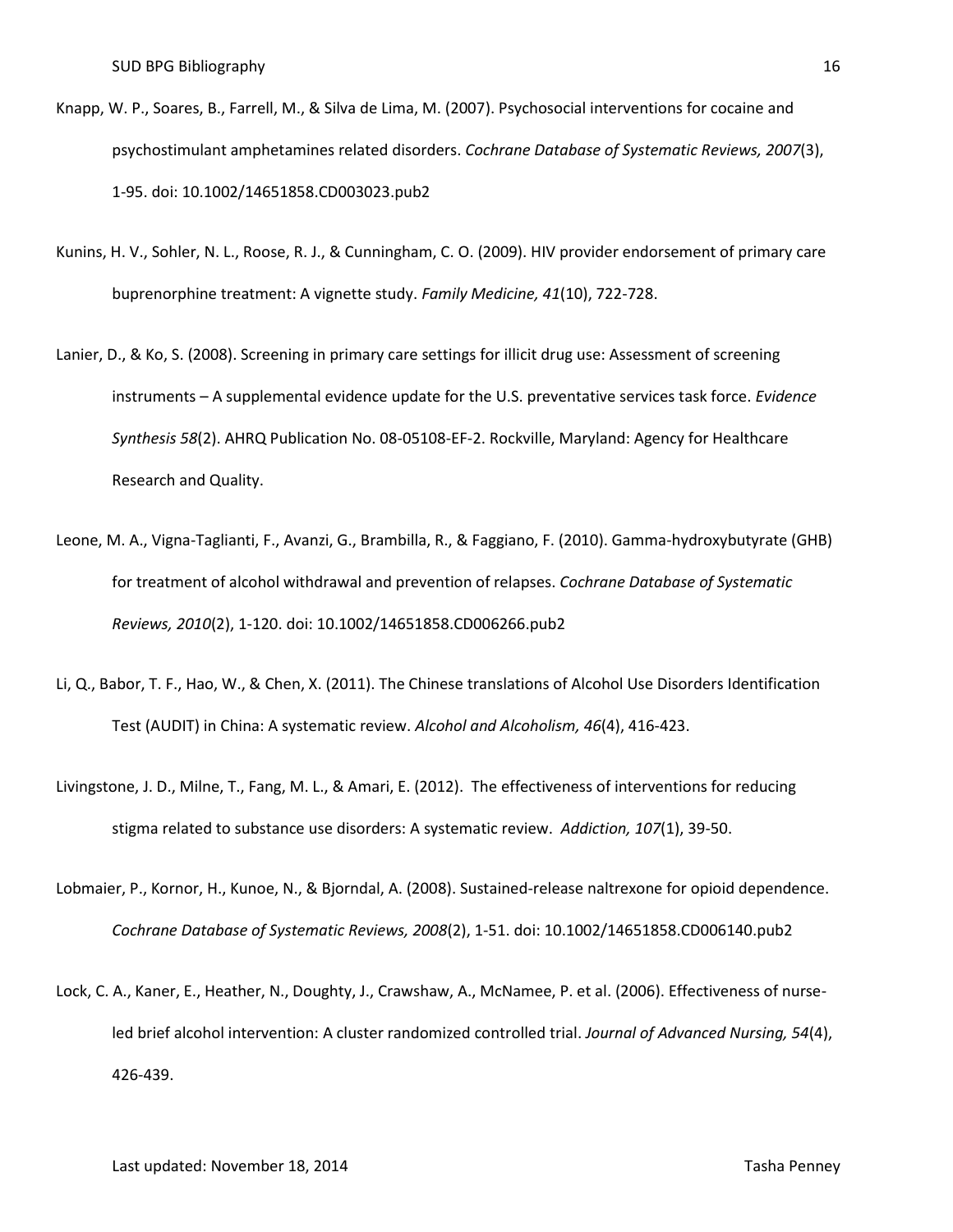- Lovi, R., & Barr, J. (2009). Stigma reported by nurses related to those experiencing drug and alcohol dependency: A phenomenological Giorgi study. *Contemporary Nurse, 33*(2), 166-178.
- Lu, L., Zhu, W., Shi, J., Liu, Y., Ling, W., & Kosten, T. R. (2009). Traditional medicine in the treatment of drug addiction. *American Journal of Drug and Alcohol Abuse, 35*(1), 1-11.
- Lubman, D. I., Hides, L., Jorm, A. F., & Morgan, A. J. (2007). Health professionals' recognition of co-occurring alcohol and depressive disorders in youth: A survey of Australian general practitioners, psychiatrists, psychologists and mental health nurses using case vignettes. *Australian and New Zealand Journal of Psychiatry, 41*(10), 830-835.
- Luger, L., & Sookhoo, D. (2005). Rapid needs assessment of the provision of drug and alcohol services for people from minority ethnic groups with drug and alcohol problems. *Diversity in Health & Social Care, 2*(3), 167- 176.
- Lui, S., Terplan, M., & Smith, E. J. (2008). Psychosocial interventions for women enrolled in alcohol treatment during pregnancy. *Cochrane Database of Systematic Reviews, 2008*(3), 1-16. doi: 10.1002/14651858.CD006753.pub2
- Lundahl, B., & Burke, B. L. (2009). The effectiveness and applicability of motivational interviewing: A practicefriendly review of four meta-analyses. *Journal of Clinical Psychology, 65*(11), 1232-1245.
- Lundahl, B. W., Kunz, C., Brownell C., Tollefson, D., & Burke, B. L. (2010). A meta-analysis of motivational interviewing: Twenty-five years of empirical studies. *Research on Social Work Practice, 20*(2), 137-160.
- Lussier, J. P., Heil, S. J., Mongeon, J. A., Badger, G. J., & Higgins, S. T. (2006). A meta-analysis of voucher-based reinforcement therapy for substance use disorders. *Addiction, 101*, 192-203.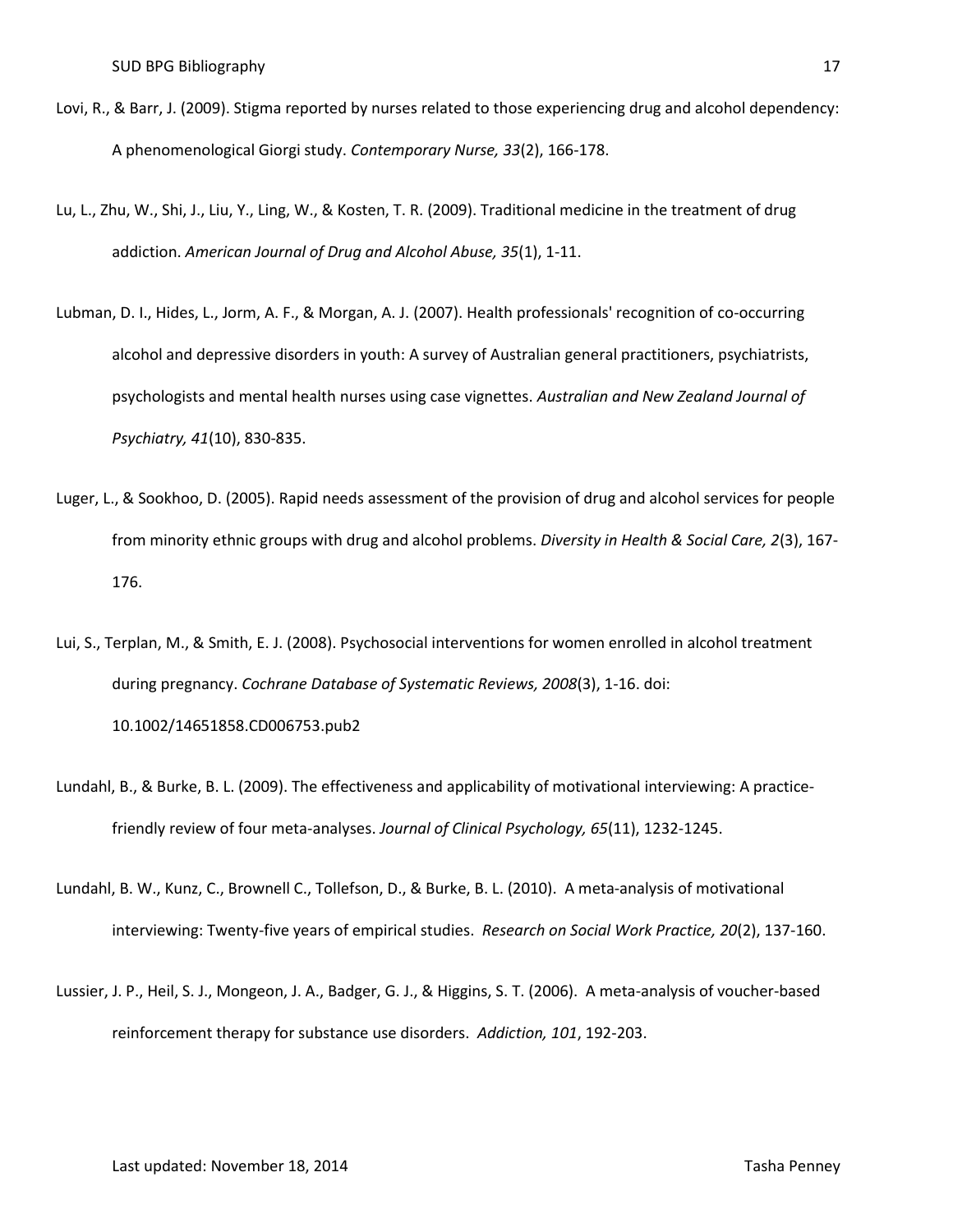- Luty, J., & Rao, H. (2008). Survey of professional attitudes to addiction treatment policy. *Journal of Substance Use, 13*(2), 115-120.
- Mackain, S. J., & Lecci, L. (2010). Perceived coercion in substance abuse treatment: The eye of the beholder? *Journal of Substance Use, 15*(1), 24-30.
- Macy, R. J., & Goodbourn, M. (2012). Promoting successful collaborations between domestic violence and substance abuse treatment service sectors: A review of the literature. *Trauma Violence Abuse*, *1*3(4) 234-251.
- Magill, M., & Ray, L. A. (2009). Cognitive-behavioral treatment with adult alcohol and illicit drug users: A metaanalysis of randomized controlled trials. *Journal of Studies on Alcohol and Drugs, 70*, 516-527.
- Magura S, Staines GL, Blankertz L, Madison, E. M. (2004). The effectiveness of vocational services for substance users in treatment. *Substance Use & Misuse, 39*(13-14), 2165-2213.
- Malivert, M., Fatseas, M., Denis, C., Langlois, E., & Auriacombe, M. (2012). Effectiveness of therapeutic communities: A systematic review. *European Addiction Research, 18*(1), 1-11.
- Manuel, J. K., Hagedorn, H. J., & Finney, J. W. (2011). Implementing evidence-based psychosocial treatment in specialty substance use disorder care. *Psychology of Addictive Behaviors: Journal of the Society of Psychologists in Addictive Behaviors, 25*(2), 225-237.
- Matheson, C., Van Teijlingen, E., Bond, C. M., Cameron, I. M., & Cronkshaw, G. (2006). Specialist substance misuse nurses' assessment and decision making in the management of drug misusers. *Drugs: Education, Prevention & Policy, 13*(6), 551-562.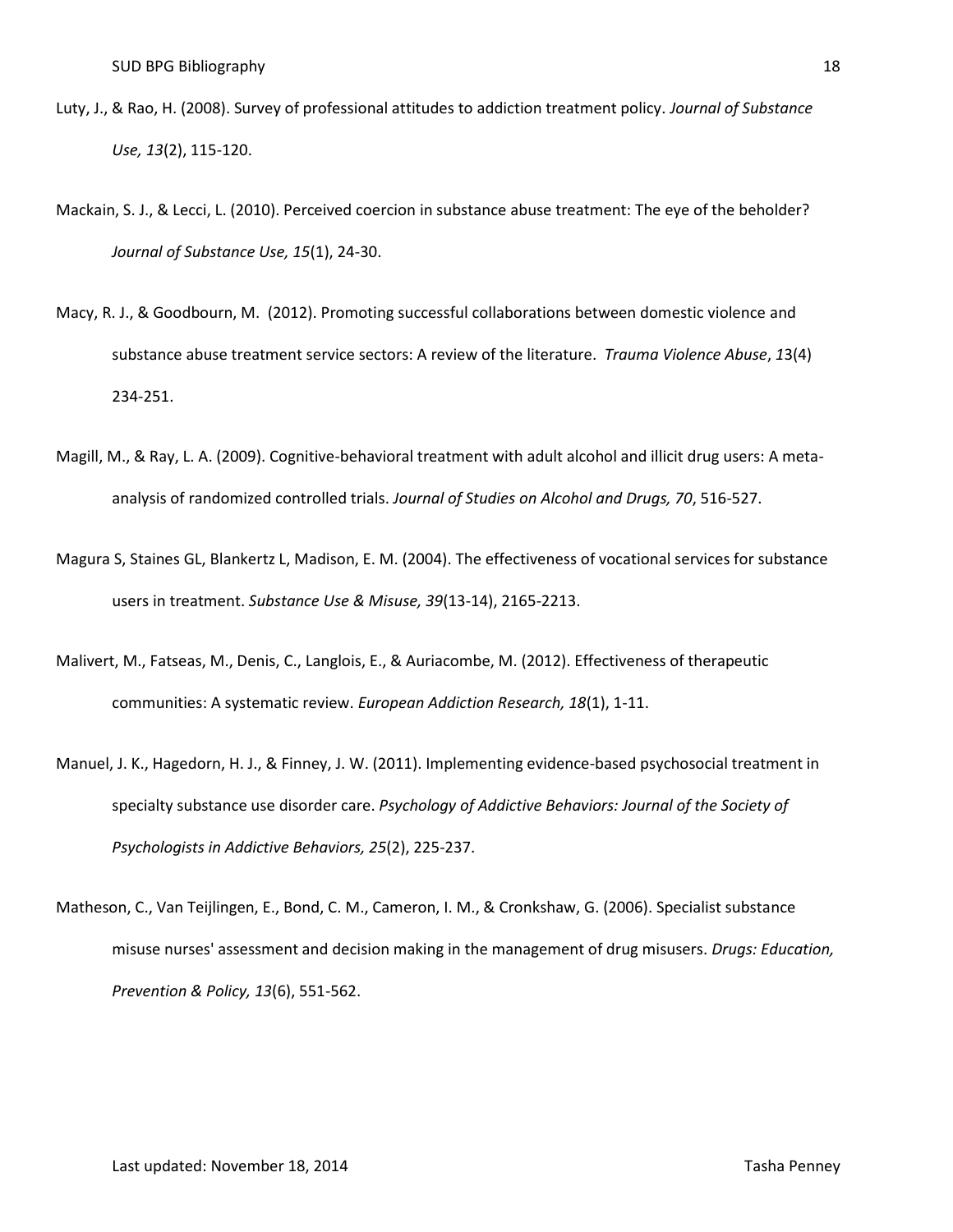- Mayet, S., Farrell, M., Ferri, M., Amato, L., & Davoli, M. (2004). Psychosocial treatment for opiate abuse and dependence. *Cochrane Database of Systematic Reviews 2004*(4), 1-20. doi: 10.1002/14651858.CD004330.pub2
- McCaffery, M., Grimm, M. A., Pasero, C., Ferrell, B., & Uman, G. C. (2005). On the meaning of "drug seeking". *Pain Management Nursing, 6*(4), 122-136.
- McCarthy, G., Myers, B., & Siegfried, N. (2005). Treatment for Methaqualone dependence in adults. *Cochrane Database of Systematic Reviews, 2005*(2), 1-9. doi: 10.1002/14651858.CD004146.pub2
- McKenna, B., Thom, K., Howard, F., & Williams, V. (2010). In search of a national approach to professional supervision for mental health and addiction nurses: The New Zealand experience. *Contemporary Nurse: A Journal for the Australian Nursing Profession, 34*(2), 267-276.
- Mclaughlin, D., Mckenna, H., Leslie, J., Moore, K., & Robinson, J. (2006). Illicit drug users in Northern Ireland: Perceptions and experiences of health and social care professionals. *Journal of Psychiatric and Mental Health Nursing, 13*(6), 682-686.
- McLellan, A. T., Weinstein, R. L., Shen, Q., Kendig, C., & Levine, M. (2005). Improving continuity of care in a public addiction treatment system with clinical case management. *American Journal on Addictions, 14*(5), 426-440.
- McMurran, M. (2009). Motivational interviewing with offenders: A systematic review. *Legal and Criminological Psychology, 14*(1), 83-100.
- McMurran, M., Riemsma, R., Manning, N., Misso, K., & Kleijnen, J. (2011). Interventions for alcohol-related offending by women: A systematic review. *Clinical Psychology Review, 31*(6) 909-922.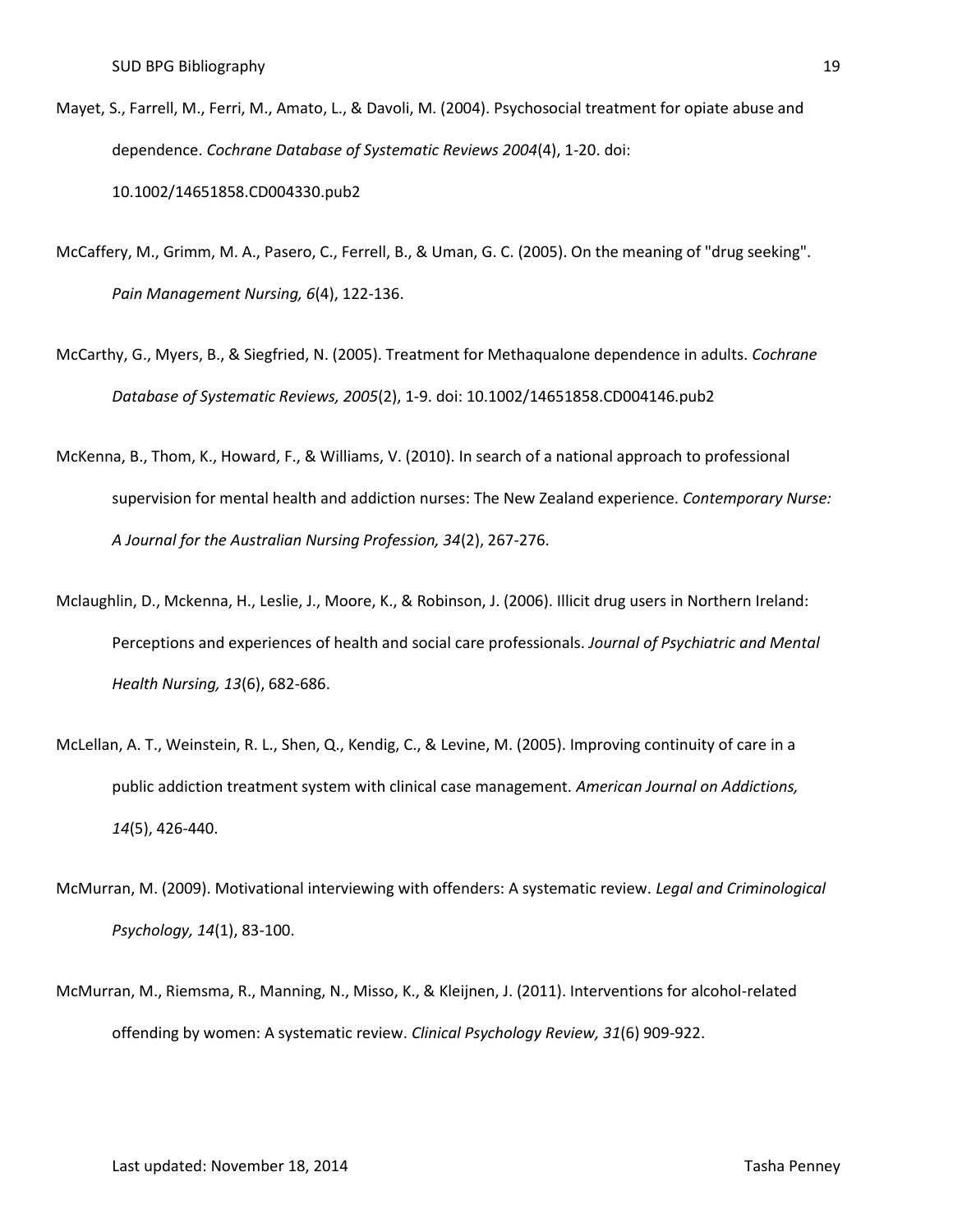- McQueen, J., Howe, T. E., Allan, L., Mains, D., & Hardy, V. (2011). Brief interventions for heavy alcohol users admitted to general hospital wards. *Cochrane Database of Systematic Reviews, 2011*(8), 1-57. doi: 10.1002/14651858.CD005191.pub3
- Mdege, N. D., & Lang, J. (2011). Screening instruments for detecting illicit drug use/abuse that could be useful in general hospital wards: A systematic review. *Addictive behaviors, 36*(12), 1111-1119.
- Meader, N., Li, R., Des Jarlais, C. D., & Pilling, S. (2010). Psychosocial interventions for reducing injection and sexual risk behaviour for preventing HIV in drug users. *Cochrane Database of Systematic Reviews, 2010*(1), 1-59. doi: 10.1002/14651858.CD007192.pub2
- Meier, P. S., & Donmall, M. C. (2006). Differences in client and therapist views of the working alliance in drug treatment. *Journal of Substance Use, 11*(1), 73-80.
- Miceli, P. C., & Katz, J. (2009). The influence of addiction risk on nursing students' expectations of patients' pain reports: A clinical vignette approach. *Pain Research and Management, 14*(3), 223-231.
- Milligan, K., Niccols, A., Sword, W., Thabane, L., Henderson, J., Smith, A., & Liu, J. (2010). Maternal substance use and integrated treatment programs for women with substance abuse issues and their children: A metaanalysis. *Substance Abuse Treatment, Prevention, and Policy, 5*(21), 1-14. doi: 10.1186/1747-597X-5-21
- Minozzi, S., Amato, L., Bellisario, C., & Davoli, M. (2014). Detoxification treatments for opiate dependent adolescents. *Cochrane Database of Systematic Reviews, 2014*(4), 1-34. doi: 10.1002/14651858.CD006749.pub3
- Minozzi, S., Amato, L., Davoli, M., Farrell, M., Lima Reisser, A. A., Pani, P. P. et al. (2008). Anticonvulsants for cocaine dependence. *Cochrane Database of Systematic Reviews, 2008*(2), 1-46. doi: 10.1002/14651858.CD006754.pub2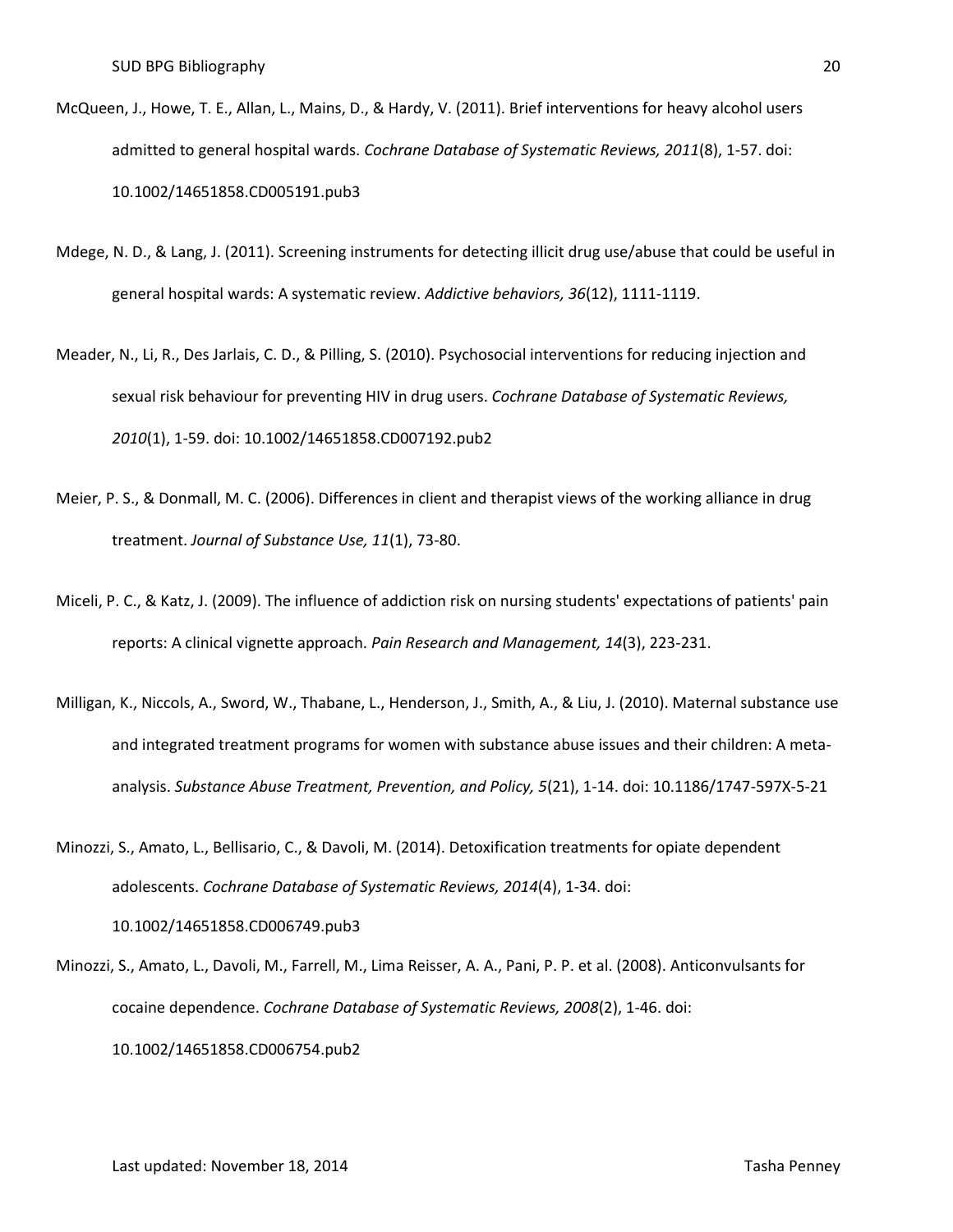- Minozzi, S., Amato, L., Vecchi, S., & Davoli, M. (2010). Anticonvulsants for alcohol withdrawal. *Cochrane Database of Systematic Reviews, 2010*(3), 1-131. doi: 10.1002/14651858.CD005064.pub3
- Minozzi, S., Amato, L., Vecchi, S., Davoli, M., Kirchmayer, U., & Verster, A. (2011). Oral naltrexone maintenance treatment for opioid dependence. *Cochrane Database of Systematic Reviews, 2011*(4), 1-45. doi: 10.1002/14651858.CD001333.pub4
- Mollica, M. A., Hyman, Z., & Mann, C. M. (2011). Alcohol-related content in undergraduate nursing curricula in the northeastern United States. *Journal of Psychosocial Nursing and Mental Health Services, 49*(6), 22- 31.
- Monks, R., Topping, A., & Newell, R. (2013). The dissonant care management of illicit drug users in medical wards, the views of nurses and patients: A grounded theory study. *Journal of Advanced Nursing, 69*(4), 935-946.
- Moore, B. A., Fazzino, T., Garnet, B., Cutter, C. J., & Barry, D. T. (2011). Computer-based interventions for drug use disorders: A systematic review. *Journal of Substance Abuse Treatment, 40*(3), 215-223.
- Moy, I., Crome, P., Crome, I., & Fisher, M. (2011). Systematic and narrative review of treatment for older people with substance problems. *European Geriatric Medicine, 2*(4), 212-236.
- Moy, M., Bayliss, J., Firth, C., Leggate, J., & Wood, R. (2007). Drug using parents: An exploration of family focused support from health professionals. *Journal of Research in Nursing, 12*(5), 551-561.
- Munro, A., Watson, H. E., & McFadyen, A. (2007). Assessing the impact of training on mental health nurses' therapeutic attitudes and knowledge about co-morbidity: A randomised controlled trial. *International Journal of Nursing Studies, 44*(8), 1430-1438.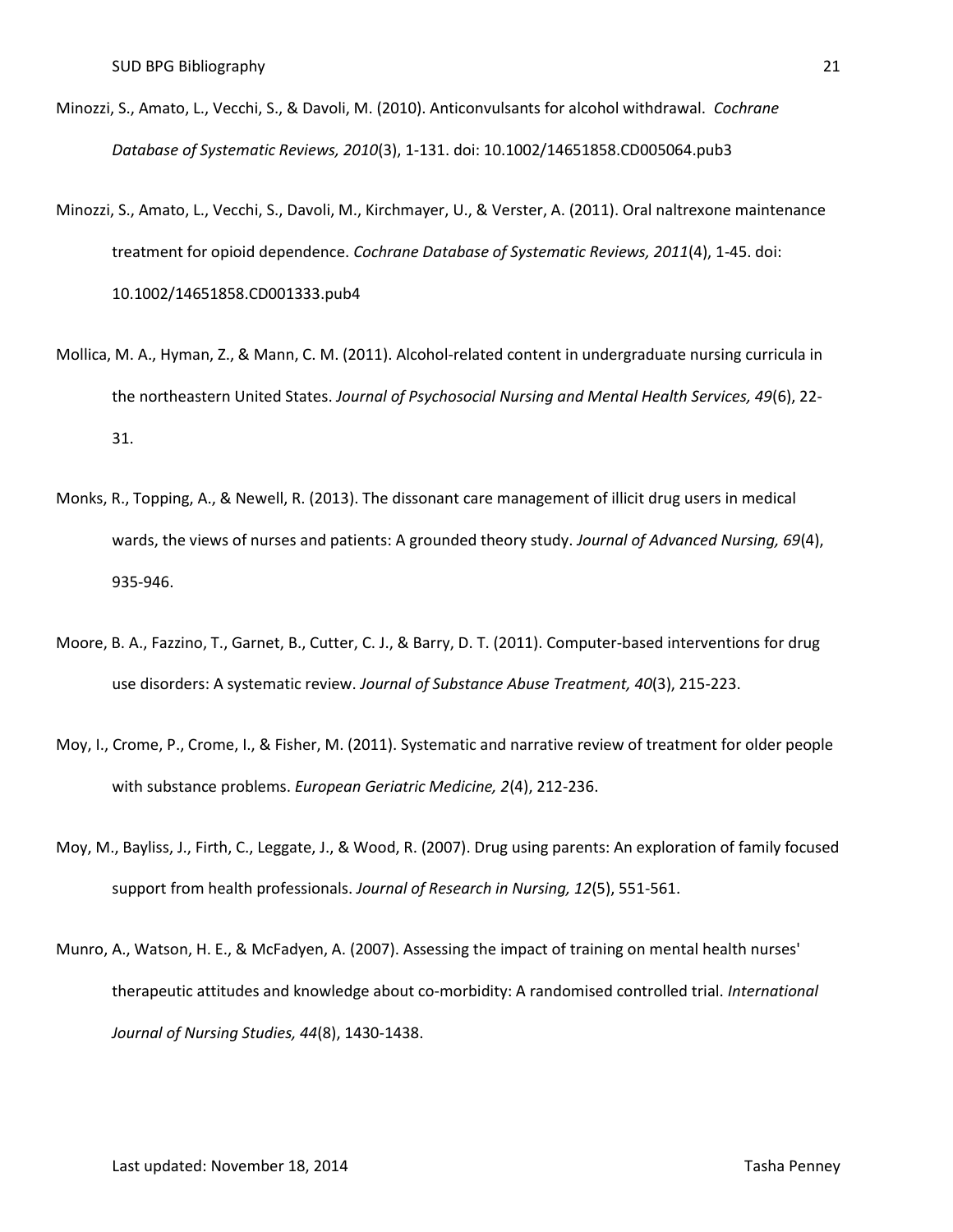- Natan, M. B., Beyil, V., & Neta, O. (2009). Nurses' perception of the quality of care they provide to hospitalized drug addicts: Testing the theory of reasoned action. *International Journal of Nursing Practice, 15*(6), 566- 573.
- Nehlin, C., Fredriksson, A., Gronbladh, L., & Jansson, L. (2012). Three hours of training improve psychiatric staff's self-perceived knowledge and attitudes toward problem-drinking patients. *Drug and Alcohol Review, 31*(4), 544-549.
- Neushotz, L. A., & Fitzpatrick, J. J. (2008). Improving substance abuse screening and intervention in a primary care clinic. *Archives of Psychiatric Nursing, 22*(2), 78-86.
- Newton, A. S., Gokiert, R., Mabood, N., Ata, N., Dong, K., Ali, S. ... Wild, T. C. (2011). Instruments to detect alcohol and other drug misuse in the emergency department: A systematic review. *Pediatrics, 128*(1), e180-e192.
- Niccols, A., Milligan, K., Sword, W., Thabane, L., Henderson, J., Smith, A. et al. (2010). Maternal mental health and integrated programs for mothers with substance abuse issues. *Psychology of Addictive Behaviors: Journal of the Society of Psychologists in Addictive Behaviors, 24*(3), 466-474.
- Nilsen, P., Aalto, M., Bendtsen, P., & Seppa, K. (2006). Effectiveness of strategies to implement brief alcohol intervention in primary healthcare. *Scandinavian Journal of Primary Health Care, 24*(1), 5-15.
- Nilsen, P., Baird, J., Mello, M. J., Nirenberg, T., Woolard, R., Bendtsen, P. et al. (2008). A systematic review of emergency care brief alcohol interventions for injury patients. *Journal of Substance Abuse Treatment, 35*(2), 184-201.
- Nordqvist, C., Johansson, K., Lindqvist, K., & Bendtsen, P. (2006). Attitude changes among emergency department triage staff after conducting routine alcohol screening. *Addictive Behaviors, 31*(2), 191-202.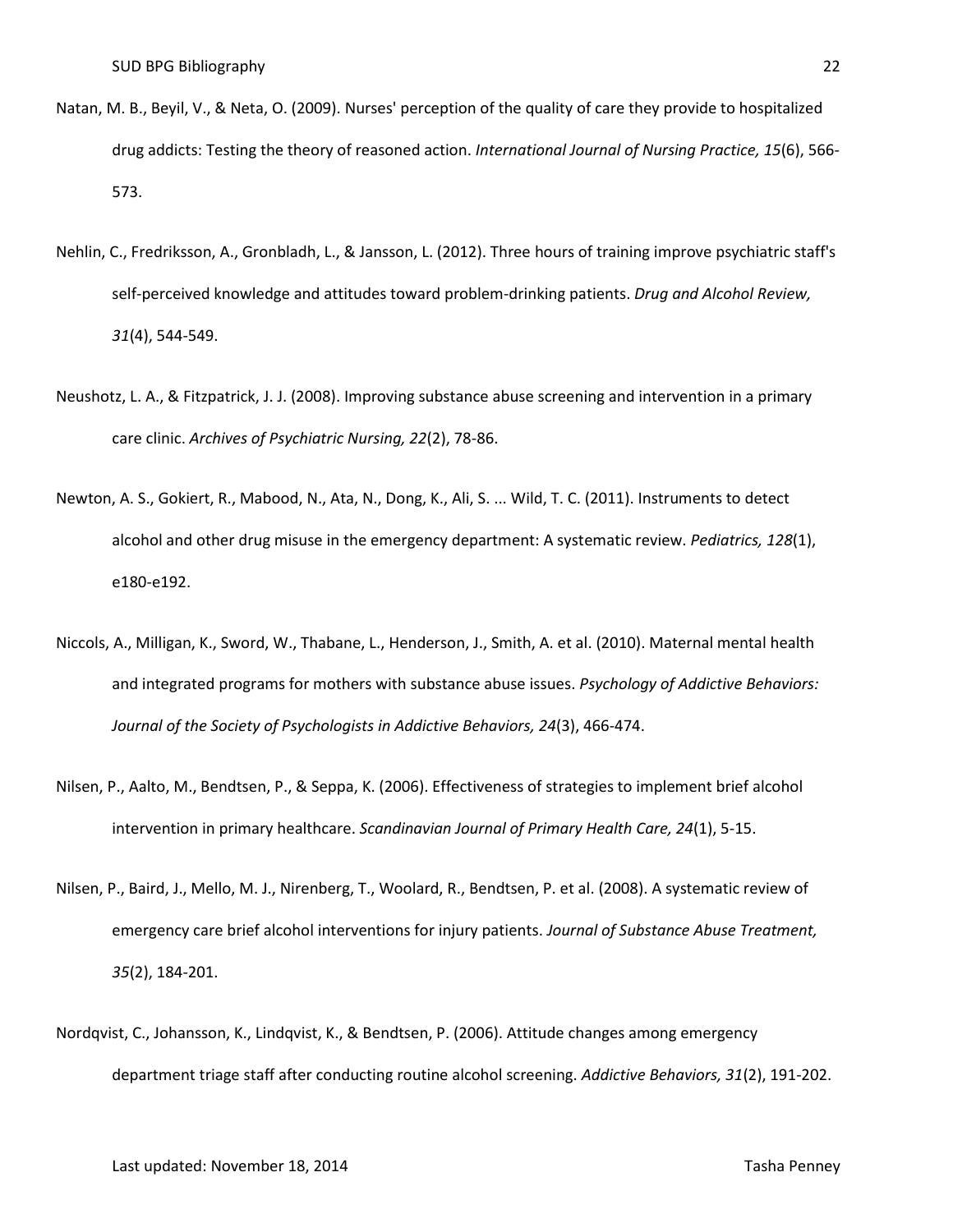- Ockene, J. K., Reed, G. W., & Reiff-Hekking, S. (2009). Brief patient-centered clinician-delivered counseling for high-risk drinking: 4-year results. *Annals of Behavioral Medicine: A Publication of the Society of Behavioral Medicine, 37*(3), 335-342.
- O'Gara, C., Keaney, F., Best, D., Harris, J., Boys, A., Leonard, F. ... Strang, J. (2005). Substance misuse training among psychiatric doctors, psychiatric nurses, medical students and nursing students in a South London psychiatric teaching hospital. *Drugs: Education, Prevention & Policy, 12*(4), 327-336.
- Osborn, D. A., Jeffery, H. E., & Cole, M. J. (2010a). Sedatives for opiate withdrawal in newborn infants. *Cochrane Database of Systematic Reviews, 2010*(10), 1-44. doi: 10.1002/14651858.CD002053.pub3
- Osborn, D. A., Jeffery, H. E., & Cole, M. J. (2010b). Opiate treatment for opiate withdrawal in newborn infants. *Cochrane Database of Systematic Reviews, 2010*(10), 1-55. doi: 10.1002/14651858.CD002059.pub3
- Ost LG. (2008). Efficacy of the third wave of behavioral therapies: a systematic review and meta-analysis. *Behaviour Research and Therapy, 46*(3), 296–321.

Pani, P. P., Trogu, E., Vacca, R., Amato, L., Vecchi, S., & Davoli, M. (2010). Disulfiram for the treatment of cocaine dependence. *Cochrane Database of Systematic Reviews, 2010*(1), 1-52. doi: 10.1002/14651858.CD007024.pub2

- Pani, P. P., Vacca, R., Trogu, E., Amato, L., & Davoli, M. (2010). Pharmacological treatment for depression during opioid agonist treatment for opioid dependence. *Cochrane Database of Systematic Reviews, 2010*(9), 1- 82. doi: 10.1002/14651858.CD008373.pub2
- Passik, S. D., Kirsh, K. L., & Casper, D. (2008). Addiction-related assessment tools and pain management: Instruments for screening, treatment planning, and monitoring compliance. *Pain Medicine, 9*(SUPPL. 2), S145-S166.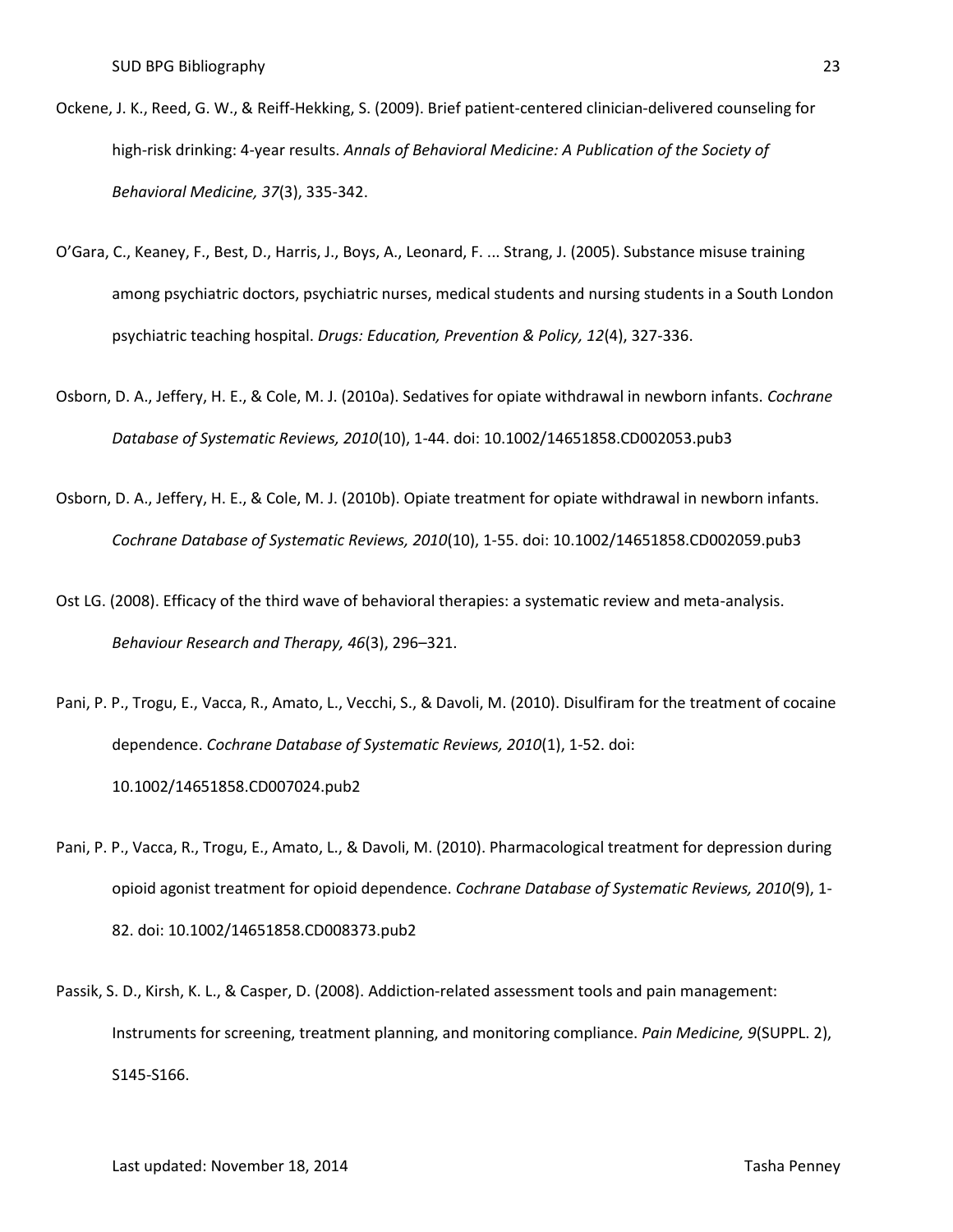- Pauly, B. (2008). Shifting moral values to enhance access to health care: Harm reduction as a context for ethical nursing practice. *International Journal of Drug Policy, 19*(3), 195-204.
- Peckover, S., & Chidlaw, R. G. (2007). Too frightened to care? Accounts by district nurses working with clients who misuse substances. *Health & Social Care in the Community, 15*(3), 238-245.
- Pelc, I., Hanak, C., Baert, I., Houtain, C., Lehert, P., Landron, F. et al. (2005). Effect of community nurse follow-up when treating alcohol dependence with acamprosate. *Alcohol and Alcoholism, 40*(4), 302-307.
- Pennay, A., Cameron, J., Reichert, T., Strickland, H., Lee, N. K., Hall, K. et al. (2011). A systematic review of interventions for co-occurring substance use disorder and borderline personality disorder. *Journal of Substance Abuse Treatment, 41*(4), 363-373.
- Pillon, S. C., & Laranjeira, R. R. (2005). Formal education and nurses' attitudes towards alcohol and alcoholism in a Brazilian sample. *Sao Paulo Medical Journal, 123*(4), 175-180.
- Piontek, D., Kraus, L. & Klempova, D. (2008). Short scales to assess cannabis-related problems: A review of psychometric properties. *Substance Abuse Treatment, Prevention and Policy, 3*(25), 1-10.
- Poikolainen, K. (2012). Effectiveness of brief interventions to reduce alcohol intake in primary health care populations: A meta-analysis. *Preventive Medicine, 28*, 503-509.
- Powers, M. B., Vedel, E., & Emmelkamp, P. M. G. (2008). Behavioral couples therapy (BCT) for alcohol and drug use disorders: A meta-analysis. *Clinical Psychology Review, 28*(6), 952-962.
- Prado, G., Cordova, D., Huang, S., Estrada, Y., Rosen, A., Bacio, G. A. et al. (2012). The efficacy of Familias Unidas on drug and alcohol outcomes for Hispanic delinquent youth: Main effects and interaction effects by parental stress and social support. *Drug and alcohol dependence, 125* (Supplement 1), S18-S25.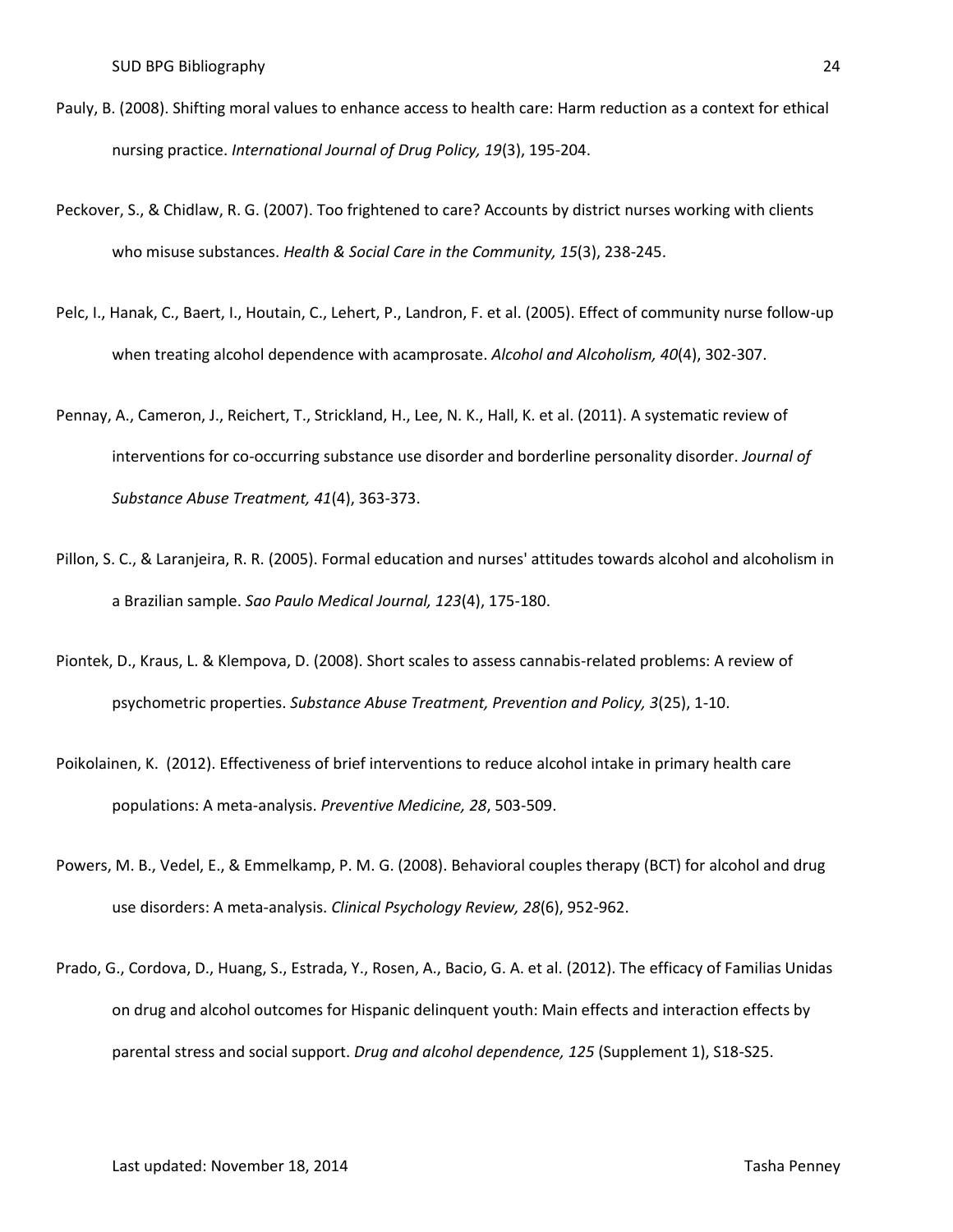- Prendergast, M. L., Podus, D., & Chang, E. (2000). Program factors and treatment outcomes in drug dependence treatment: An examination using meta-analysis. *Substance Use & Misuse, 35*(12-14), 1931-1965.
- Prendergast, M., Podus, D., Finney, J., Greenwell, L., & Roll, J. (2006). Contingency management for treatment of substance use disorders: A meta-analysis. *Addiction, 101*(11), 1546-1560.
- Ralley, C., Allott, R., Hare, D. J., & Wittkowski, A. (2009). The use of the repertory grid technique to examine staff beliefs about clients with dual diagnosis. *Clinical Psychology and Psychotherapy, 16*(2), 148-158.
- Rassool, G. H., & Oyefeso, A. (2007). Predictors of course satisfaction and perceived course impact of addiction nurses undertaking a postgraduate diploma in addictive behaviour. *Nurse Education Today, 27*(3), 256- 265.
- Rassool, G. H., & Rawaf, S. (2008a). Educational intervention of undergraduate nursing students' confidence skills with alcohol and drug misusers. *Nurse Education Today, 28*(3), 284-292.
- Rassool, G. H., & Rawaf, S. (2008b). Predictors of educational outcomes of undergraduate nursing students in alcohol and drug education. *Nurse Education Today, 28*(6), 691-701.
- Rassool, G. H., & Rawaf, S. (2008c). The influence of learning styles preference of undergraduate nursing students on educational outcomes in substance use education. *Nurse Education in Practice, 8*(5), 306- 314.
- Rassool, G. H., Villar-Luis, M., Carraro, T. E., & Lopes, G. (2006). Undergraduate nursing students' perceptions of substance use and misuse: A Brazilian position. *Journal of Psychiatric and Mental Health Nursing, 13*(1), 85-89.
- Reiff-Hekking, S., Ockene, J. K., Hurley, T. G., & Reed, G. W. (2005). Brief physician and nurse practitionerdelivered counseling for high-risk drinking. *Journal of general internal medicine, 20*(1), 7-13.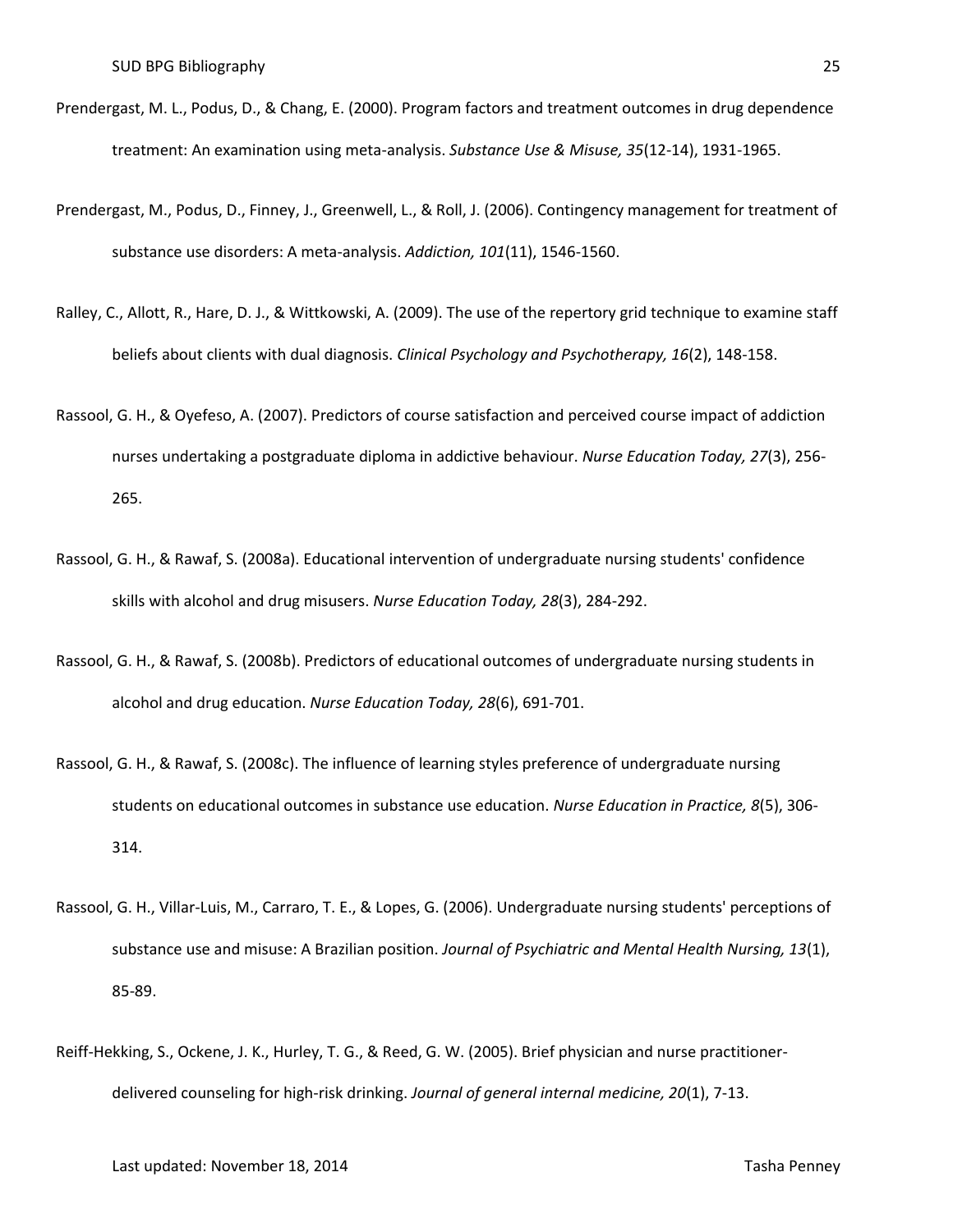- Rigter, H. (2013). Multidimensional family therapy lowers the rate of cannabis dependence in adolescents: A randomised controlled trial in Western European outpatient settings. *Drug and Alcohol Dependence, 130*(1-3), 85.
- Roberts, J., Annett, H., & Hickman, M. (2011). A systematic review of interventions to increase the uptake of opiate substitution therapy in injecting drug users. *Journal of Public Health, 33*(3), 378-384.
- Ronzani, T. M., do Amaral, M. B., Souza-Formigoni, M. L. O., & Babon, T. F. (2008). Evaluation of a training program to implement alcohol screening, brief intervention and referral to treatment in primary health care in Minas Gerais, Brazil. *Nordisk Alkohol & Narkotikatidskrift, 25*(6), 529-538.
- Ronzani, T. M., Higgins-Biddle, J., & Furtado, E. F. (2009). Stigmatization of alcohol and other drug users by primary care providers in Southeast Brazil. *Social Science and Medicine, 69*(7), 1080-1084.
- Roozen, H. G., Boulogne, J. J., van Tulder, M. W., van den Brink, W., De Jong, C. A. J., & Kerkhof, A. J. F. M. (2012). A systematic review of the effectiveness of the community reinforcement approach in alcohol, cocaine and opioid addiction. *Drug and Alcohol Dependence, 74*, 1-13.
- Roozen, H. G., de Waart, R., & van der Kroft, P. (2010). Community reinforcement and family training: An effective option to engage treatment-resistant substance-abusing individuals in treatment. *Addiction, 105*(10), 1729-1738.
- Rösner, S., Hackl-Herrwerth, A., Leucht, S., Lehert, P., Vecchi, S., & Soyka, M. (2010). Acamprosate for alcohol dependence. *Cochrane Database of Systematic Reviews, 2010*(9), 1-136. doi: 10.1002/14651858.CD004332.pub2
- Rubak, S., Sandbaek, A., Lauritzen, T., & Christensen, B. (2005). Motivational interviewing: A systematic review and meta-analysis. *British Journal of General Practice, 55*(513), 305-312.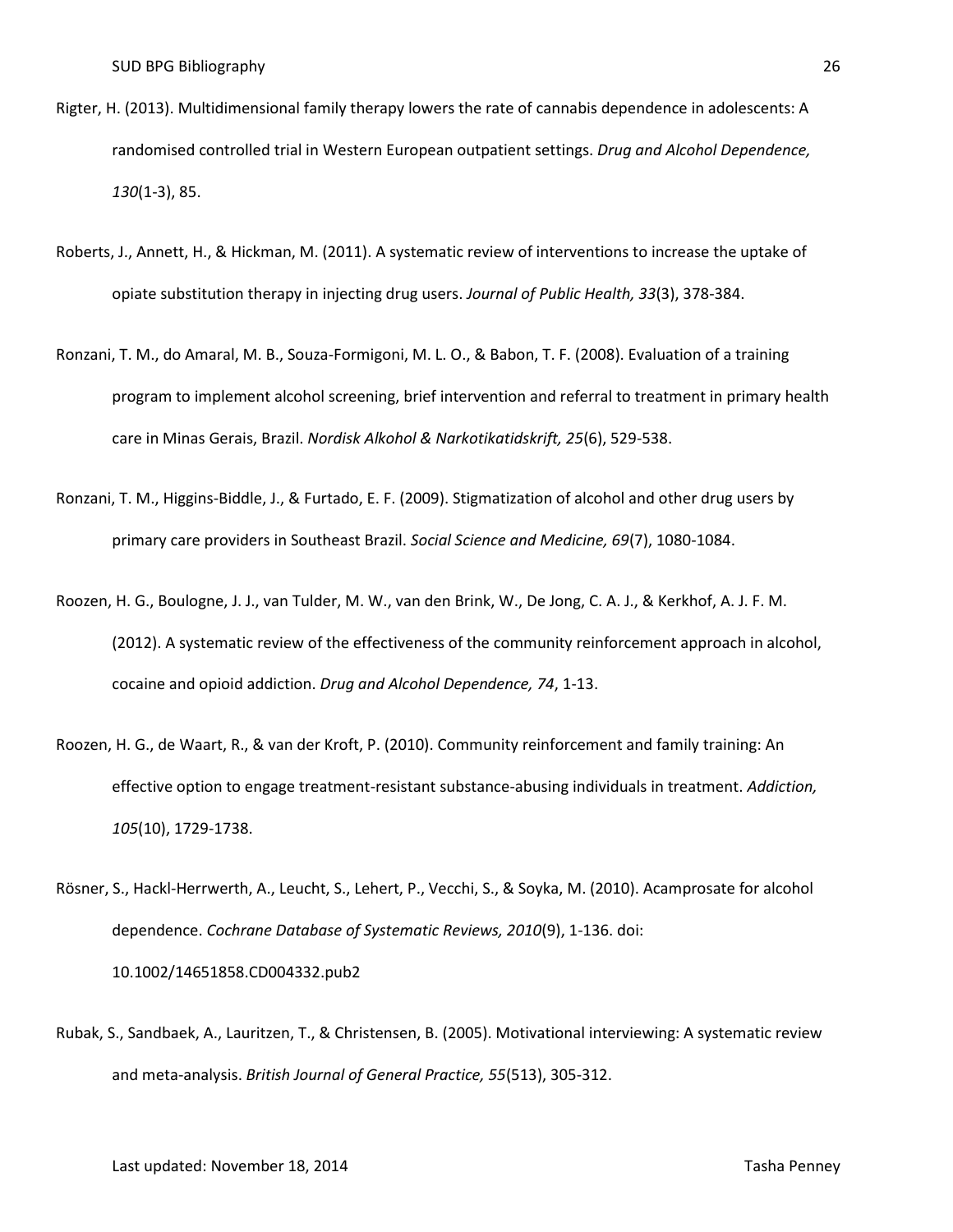- Schmitz, J. M., Mooney, M. E., Moeller, F. G., Stotts, A. L., Green, C., & Grabowski, J. (2008). Levodopa pharmacotherapy for cocaine dependence: Choosing the optimal behavioral therapy platform. *Drug and Alcohol Dependence, 94*(1-3), 142-150.
- Schulte, S. J., Meier, P. S., & Stirling, J. (2011). Dual diagnosis clients' treatment satisfaction a systematic review. *BMC Psychiatry, 11*, 64.
- Schumacher, J. E., Milby, J. B., Wallace, D., Meehan, D. C., Kertesz, S., Vuchinich, R. et al. (2007). Meta-Analysis of day treatment and contingency-management dismantling research: Birmingham homeless cocaine studies (1990-2006). *Journal of Consulting and Clinical Psychology, 75*(5), 823-828.
- Seale, J. P., Shellenberger, S., Tillery, W. K., Boltri, J., Vogel, R., Barton, B., & McCauley, M. (2005). Implementing alcohol screening and intervention in a family medicine residency clinic. *Substance Abuse, 26*(1), 23-31.
- Shoptaw, S. J., Kao, U., Heinzerling, K., & Ling, W. (2009). Treatment for amphetamine withdrawal. *Cochrane Database of Systematic Reviews, 2009*(2), 1-27. doi: 10.1002/14651858.CD003021.pub2
- Skinner, N., Feather, N. T., Freeman, T., & Roche, A. (2007). Stigma and discrimination in health-care provision to drug users: The role of values, affect, and deservingness judgments. *Journal of Applied Social Psychology, 37*(1), 163-186.
- Skinner, N., Roche, A. M., Freeman, T., & Addy, D. (2005). Responding to alcohol and other drug issues: The effect of role adequacy and role legitimacy on motivation and satisfaction. *Drugs: Education, Prevention & Policy, 12*(6), 449-463.
- Smedslund, G., Berg, R. C., Hammerstrøm, K. T., Steiro, A., Leiknes, K. A., Dahl, H. M., & Karlsen, K. (2011). Motivational interviewing for substance abuse. *Cochrane Database of Systematic Reviews, 2011*(5), 1- 130. doi: 10.1002/14651858.CD008063.pub2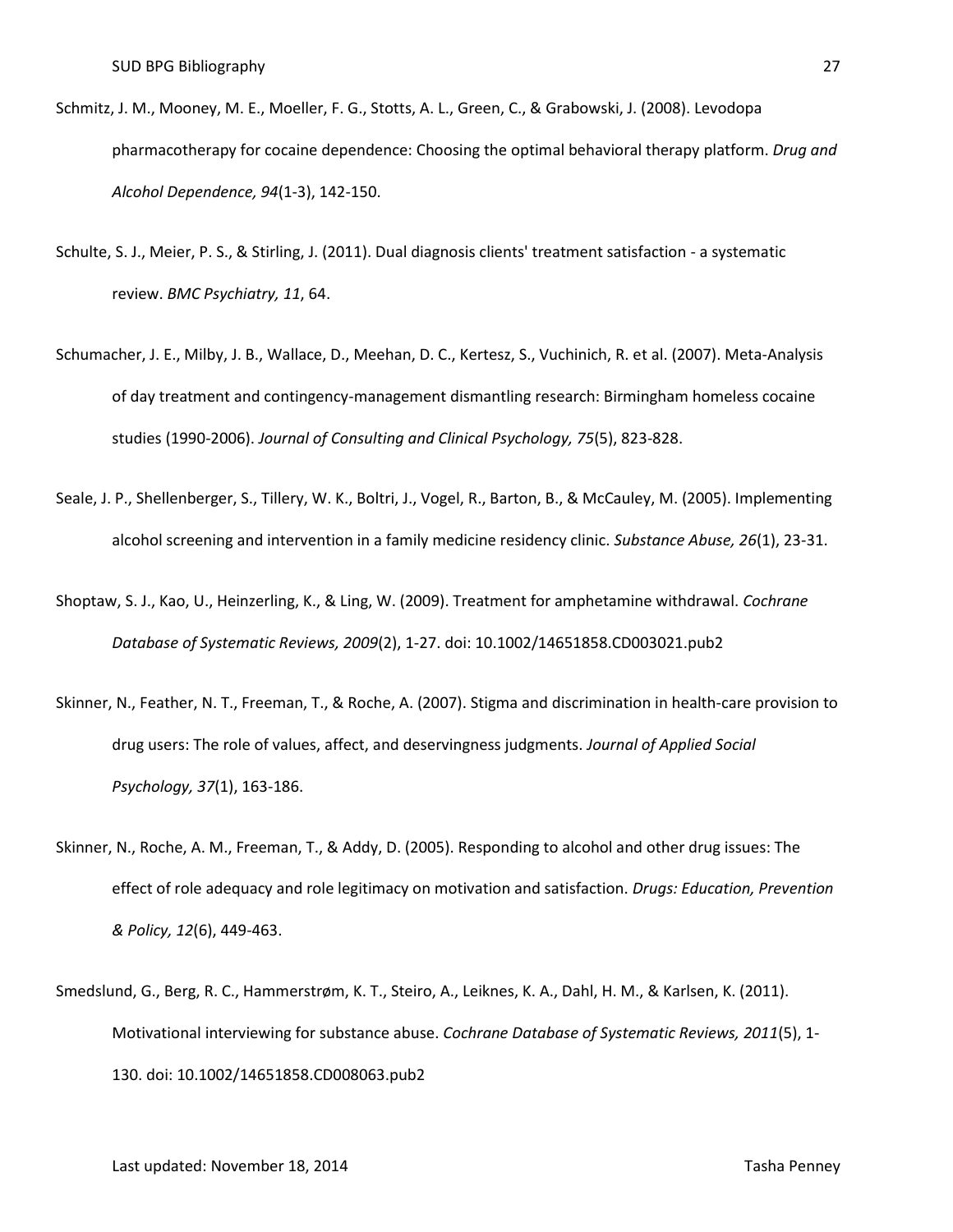- Smith, E. J., Lui, S., & Terplan, M. (2009). Pharmacologic interventions for pregnant women enrolled in alcohol treatment. *Cochrane Database of Systematic Reviews, 2009*(3), 1-19. doi: 10.1002/14651858.CD007361.pub2
- Smith, L. A., Gates, S., & Foxcroft, D. (2006). Therapeutic communities for substance related disorder. *Cochrane Database of Systematic Reviews, 2006*(1), 1-39. doi: 10.1002/14651858.CD005338.pub2
- Srisurapanont, M., Jarusuraisin, N., & Kittirattanapaiboon, P. (2001). Treatment for amphetamine dependence and abuse. *Cochrane Database of Systematic Reviews, 2001*(4), 1-13. doi: 10.1002/14651858.CD003022
- Stanley, K. M., Worrall, C. L., Lunsford, S. L., Couillard, D. J., & Norcross, E. D. (2007). Efficacy of a symptomtriggered practice guideline for managing alcohol withdrawal syndrome in an academic medical center. *Journal of Addictions Nursing, 18*(4), 207-216.
- Stanton, M. D., & Shandish, W. R. (1997). Outcome, attrition, and family-couples treatment for drug abuse: A meta-analysis and review of the controlled, comparative studies. *Psychological Bulletin, 122*(2) 170-191.
- Sullivan, L. E., Tetrault, J. M., Braithwaite, R. S., Turner, B. J., & Fiellin, D. A. (2011). A meta-analysis of the efficacy of nonphysician brief interventions for unhealthy alcohol use: Implications for the patientcentered medical home. *The American Journal on Addictions / American Academy of Psychiatrists in Alcoholism and Addictions, 20*(4), 343-356.
- Sun, A. (2006). Program factors related to women's substance abuse treatment retention and other outcome: A review and critique. *Journal of Substance Abuse Treatment, 30*, 1-20.
- Sussman S. (2010). A review of Alcoholics Anonymous/ Narcotics Anonymous programs for teens. *Evaluation & The Health Professions, 33*(1):26-55.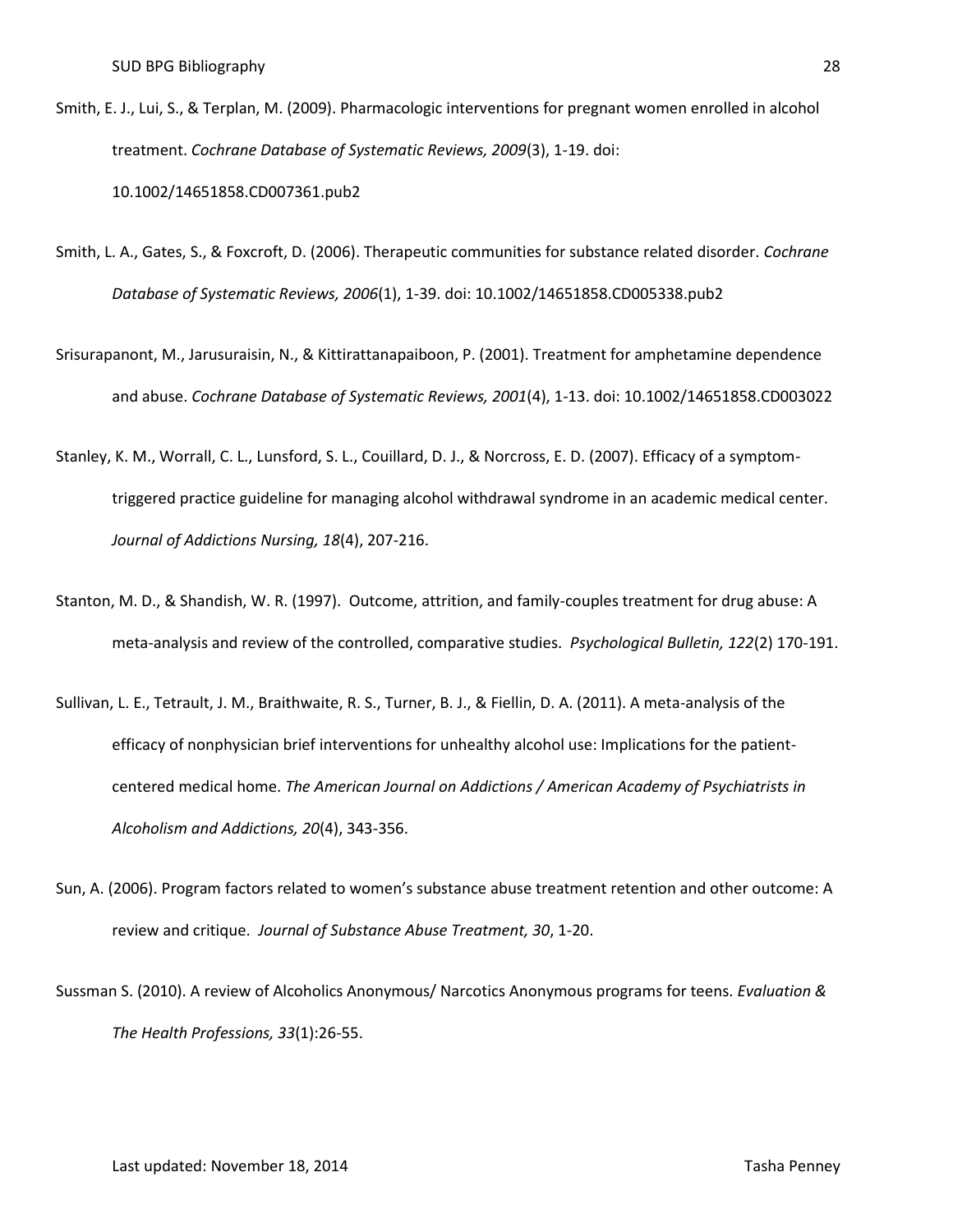- Tait, R. J. & Hulse, G. K. (2012). A systematic review of the effectiveness of brief interventions with substance using adolescents by type of drug. *Drug and Alcohol review, 22*, 337-346.
- Tanner, T. B., Wilhelm, S. E., Rossie, K. M., & Metcalf, M. P. (2012). Web-based SBIRT skills training for health professional students and primary care providers. *Substance Abuse: Official Publication of the Association for Medical Education and Research in Substance Abuse, 33*(3), 316-320.
- Tanner-Smith, E. E., Wilson, S. J., & Lipsey, M. W. (2013). The comparative effectiveness of outpatient treatment for adolescent substance abuse: A meta-analysis. *Journal of Substance Abuse Treatment, 44*(2), 145-158.
- Terplan, M., & Lui, S. (2007). Psychosocial interventions for pregnant women in outpatient illicit drug treatment programs compared to other interventions. *Cochrane Database of Systematic Reviews, 2007*(4), 1-28. doi: 10.1002/14651858.CD006037.pub2
- Torchalla, I., Nosen, L., Rostam, H., & Allen, P. (2012). Integrated treatment programs for individuals with concurrent substance use disorders and trauma experiences: A systematic review and meta-analysis. *Journal of Substance Abuse Treatment, 42*(1), 65-77.
- Tran, D. T., Stone, A. M., Fernandez, R. S., Griffiths, R. D., & Johnson, M. (2009a). Changes in general nurses' knowledge of alcohol and substance use and misuse after education. *Perspectives in Psychiatric Care, 45*(2), 128-139.
- Tran, D. T., Stone, A. M., Fernandez, R. S., Griffiths, R. D., & Johnson, M. (2009b). Does implementation of clinical practice guidelines change nurses' screening for alcohol and other substance use? *Contemporary Nurse: A Journal for the Australian Nursing Profession, 33*(1), 13-19.
- Tripodi, S. J., & Bender, K. (2011). Substance abuse treatment for juvenile offenders: A review of quasiexperimental and experimental research. *Journal of Criminal Justice, 39*, 246-252.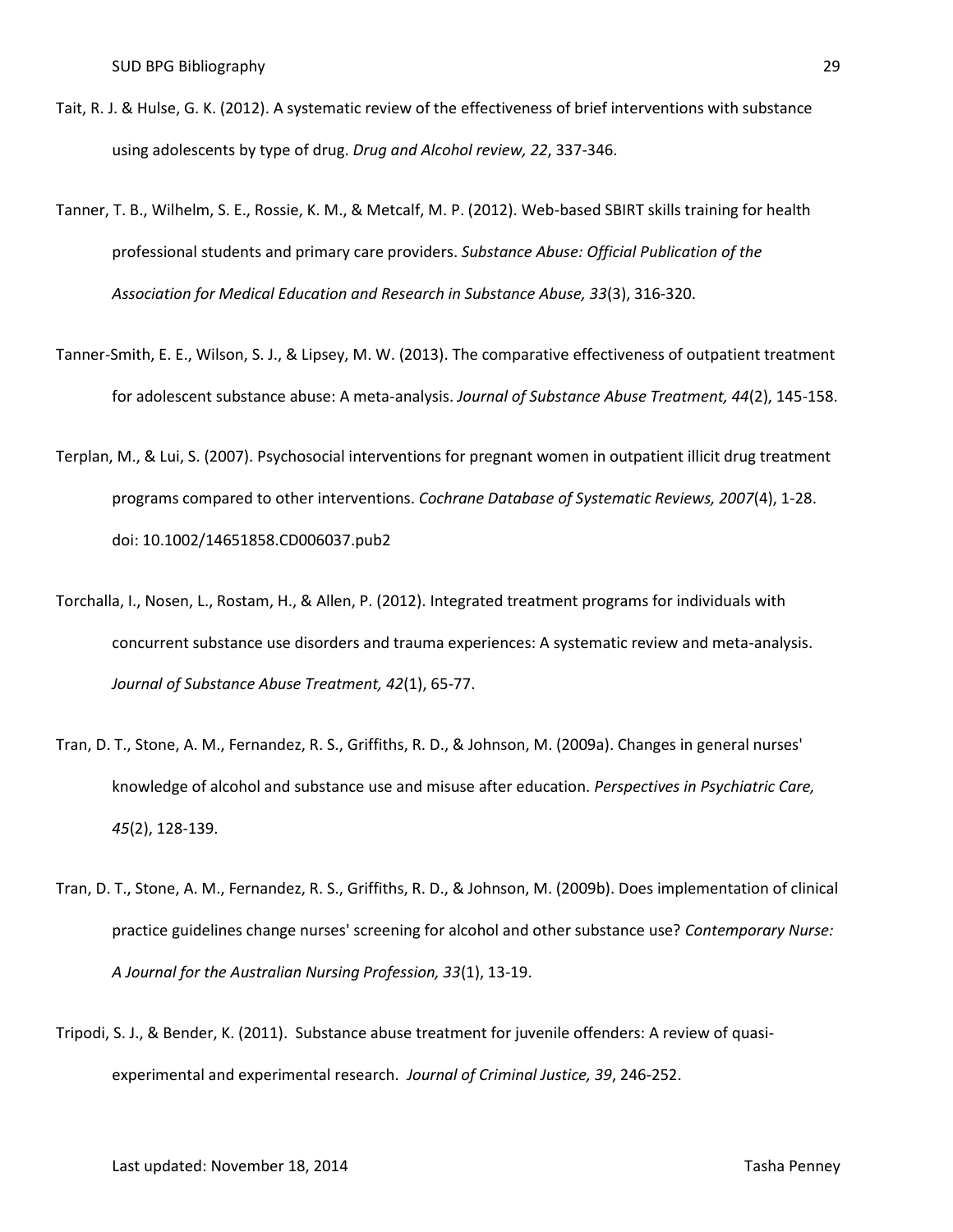- Tripodi, S. J., Bender, K., Litschge, C., & Vaughn, M. G. (2010). Interventions for reducing adolescent alcohol abuse: A meta-analytic review. *Archives of Pediatrics & Adolescent Medicine, 164*(1), 85-91.
- Tsai, Y. F. (2009). Nurses' perceived facilitators and barriers to assessing for alcohol use in Taiwan. *Journal of Clinical Nursing, 18*(14), 2078-2086.
- Tsai, Y. F., Tsai, M. C., Lin, Y. P., & Chen, C. Y. (2009). Brief intervention for problem drinkers in a Chinese population: A randomized controlled trial in a hospital setting. *Alcoholism, Clinical and Experimental Research, 33*(1), 95-101.
- Tsai, Y.-F., Tsai, M.-C., Lin, Y.-P., Weng, C.-E., Chou, Y.-L., & Chen, C.-Y. (2011). An alcohol training program improves Chinese nurses' knowledge, self-efficacy, and practice: A randomized controlled trial. *Alcoholism: Clinical and Experimental Research, 35*(5), 976-983.
- Tuchman, E., Gregory, C., Simson, J. M., & Drucker, E. (2005). Office-based opioid treatment (OBOT): Practitioner's knowledge, attitudes, and expectations in New Mexico... second in a series. *Addictive Disorders & Their Treatment, 4*(1), 11-19.
- Vadlamudi, R. S., Adams, S., Hogan, B., Wu, T., & Wahid, Z. (2008). Nurses' attitudes, beliefs and confidence levels regarding care for those who abuse alcohol: Impact of educational intervention. *Nurse Education in Practice, 8*(4), 290-298.
- Vanderplasschen, W., Wolf, J., Rapp, R. C., & Broekaert, E. (2007). Effectiveness of different models of case management for substance-abusing populations. *Journal of Psychoactive Drugs, 39*(1), 81-95.
- Vaughn, M. G. & Howard, M. O. (2004). Adolescent substance abuse treatment: A synthesis of controlled evaluations*. Research on Social Work Practice, 14* (5), 325-335.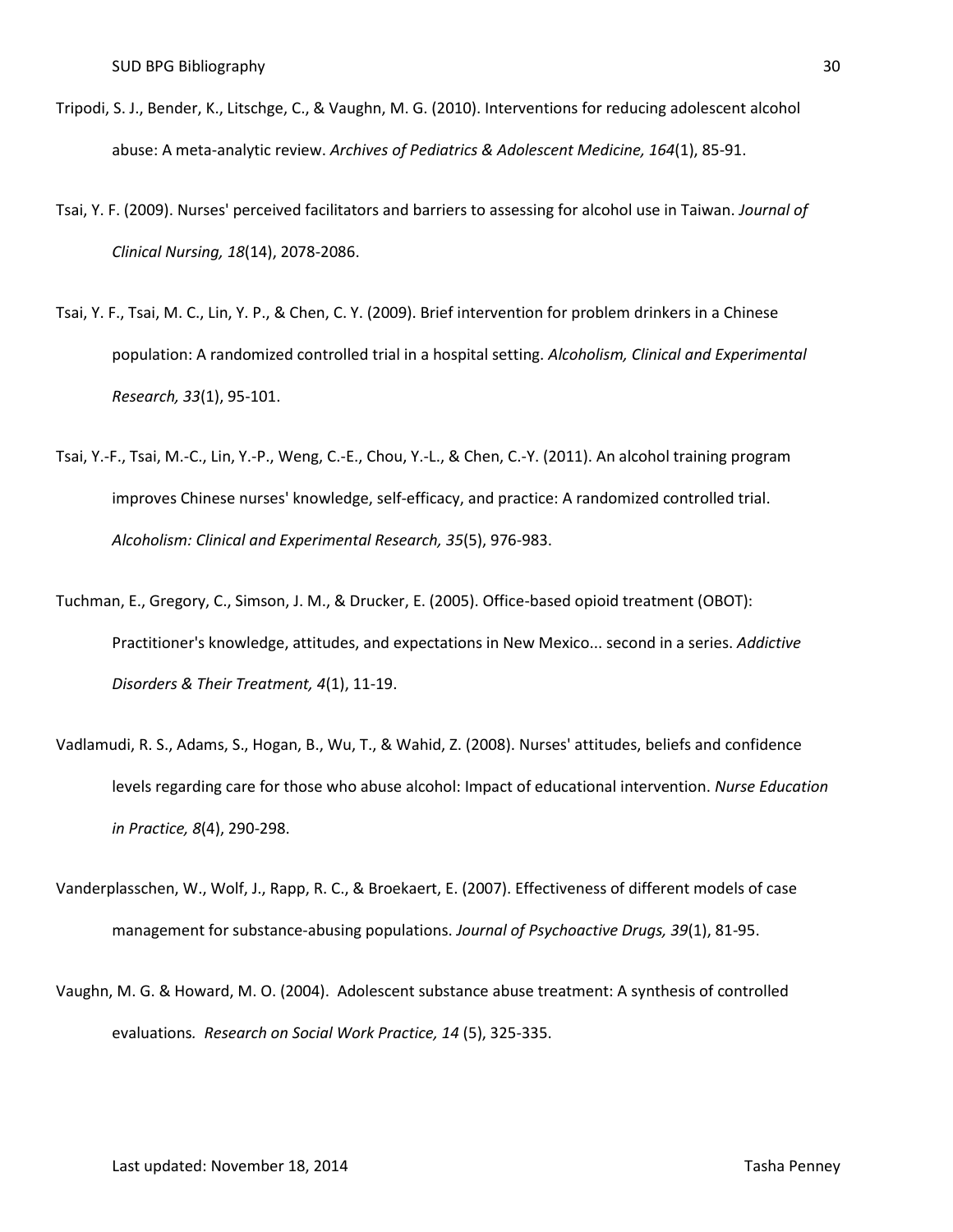- Verachai, V., Kittipichai, W., Konghom, S., Lukanapichonchut, L., Sinlapasacran, N., Kimsongneun, N. et al. (2009). Substance-dependence rehab treatment in Thailand: A meta analysis. *Journal of the Medical Association of Thailand, 92*(7), S100-S107.
- Wachtel, T., & Staniford, M. (2010). The effectiveness of brief interventions in the clinical setting in reducing alcohol misuse and binge drinking in adolescents: A critical review of the literature. *Journal of Clinical Nursing, 19*(5-6), 605-620.
- Wadell, K., & Skrster, I. (2007). Nurses' experiences of caring for patients with a dual diagnosis of depression and alcohol abuse in a general psychiatric setting. *Issues in Mental Health Nursing, 28*(10), 1125-1140.
- Waldron, H. B., & Turner, C. W. (2008). Evidence-based psychosocial treatments for adolescent substance abuse. *Journal of Clinical Child and Adolescent Psychology, 37*(1), 238-261.
- Walling, A. D. (2010). Which treatments are effective for reducing adolescent alcohol abuse? *American Family Physician, 82*(5), 532-534.
- Walters, S. T., Matson, S. A., Baer, J. S., & Ziedonis, D. M. (2005). Effectiveness of workshop training for psychosocial addiction treatments: A systematic review. *Journal of Substance Abuse Treatment, 29*(4), 283-293.
- Walther, M., Montse, B., Silvia, M., Gemma, N., & Antoni, G. (2008). Teaching hospital staff about hazardous drinking: The effect of a single intervention. *Alcohol and Alcoholism, 43*(1), 51-52.
- Weaver, M. F., Hoffman, H. J., Johnson, R. E., & Mauck, K. (2006). Alcohol withdrawal pharmacotherapy for inpatients with medical comorbidity. *Journal of Addictive Diseases, 25*(2), 17-24.